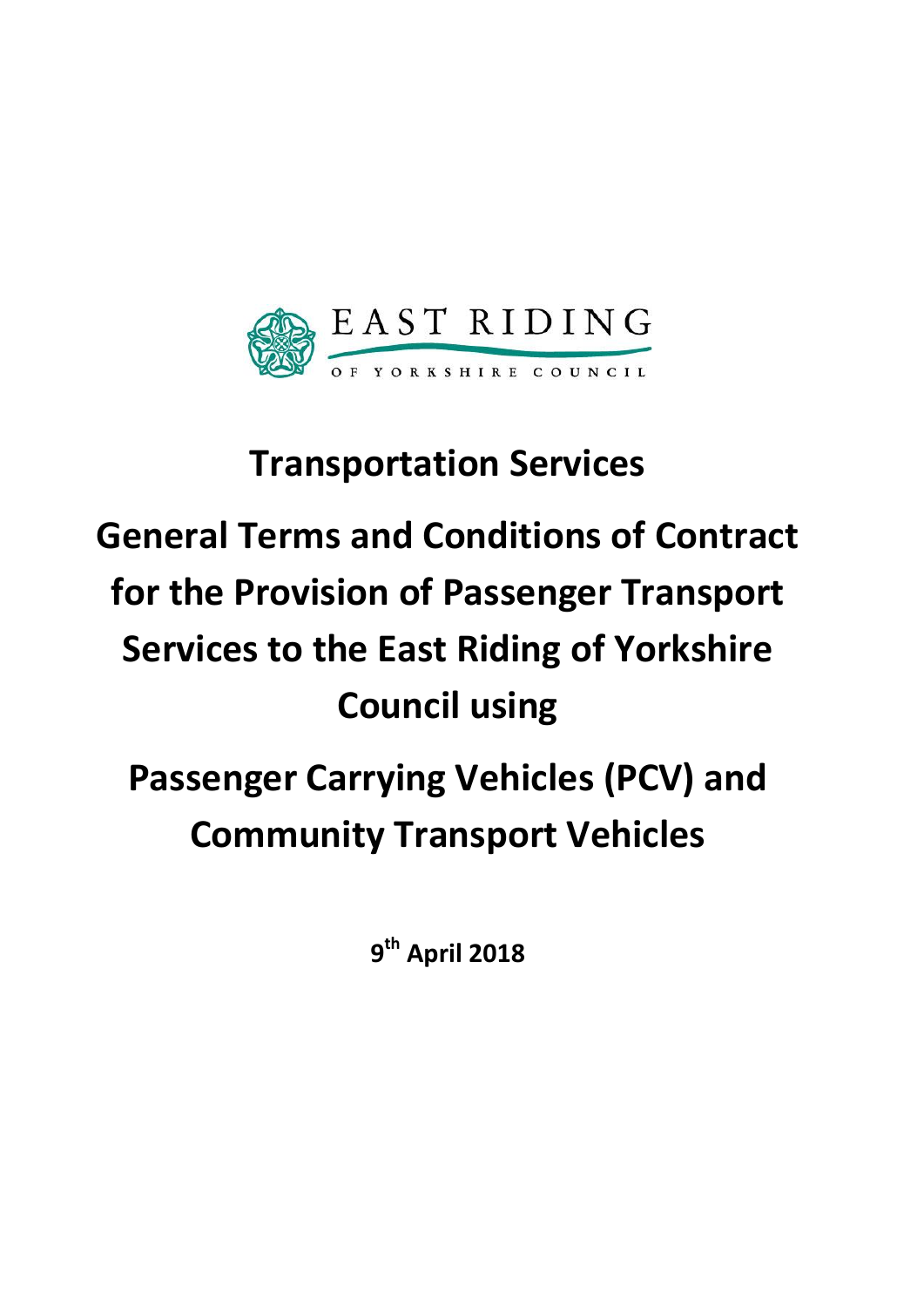#### **TERMS AND CONDITIONS OF CONTRACT**

#### **CONTENTS**

| 1. | Definitions                                         | Page 3  |
|----|-----------------------------------------------------|---------|
| 2. | Duration                                            | Page 7  |
| 3. | Contract Operator's Obligations                     | Page 7  |
| 4. | Vehicles                                            | Page 9  |
| 5. | Licences, Registrations, etc.                       | Page 10 |
| 6. | <b>Contract Operators Employees</b>                 | Page 11 |
| 7. | <b>Statutory Compliance</b>                         | Page 12 |
| 8. | Dispute Resolution                                  | Page 13 |
| 9. | Performance Monitoring                              | Page 13 |
|    | 10. Substituted Performance                         | Page 14 |
|    | 11. Data Provision/Audit                            | Page 14 |
|    | 12. Payment                                         | Page 15 |
|    | 13. Price Fluctuations                              | Page 16 |
|    | 14. Indemnity and Insurance                         | Page 17 |
|    | 15. Change Procedure                                | Page 18 |
|    | 16. Contract Performance                            | Page 18 |
|    | 17. Termination                                     | Page 20 |
|    | 18. Consequences of Termination of Closed Contracts | Page 22 |
|    | 19. Recovery of Sums Due to the Council             | Page 23 |
|    | 20. Assignment and Novating                         | Page 23 |
|    | 21. TUPE                                            | Page 23 |
|    | 22. Service of Notices                              | Page 24 |
|    | 23. Law and Jurisdiction                            | Page 24 |
|    | 24. Contracts (Rights of Third Parties) Act 1999    | Page 24 |
|    | 25. Waiver                                          | Page 24 |
|    | 26. Severability                                    | Page 25 |
|    | 27. Human Rights                                    | Page 25 |
|    | 28. Discrimination                                  | Page 25 |
|    | 29. Data Protection                                 | Page 25 |
|    | 30. Freedom of Information                          | Page 26 |
|    | 31. Complaints                                      | Page 26 |
|    | 32. Information on Retendering                      | Page 26 |
|    | 33. Force Majeure                                   | Page 27 |
|    | 34. Health and Safety                               | Page 27 |
|    | 35. Entire Agreement                                | Page 28 |
|    | Appendix One                                        | Page 29 |
|    | Appendix Two                                        | Page 30 |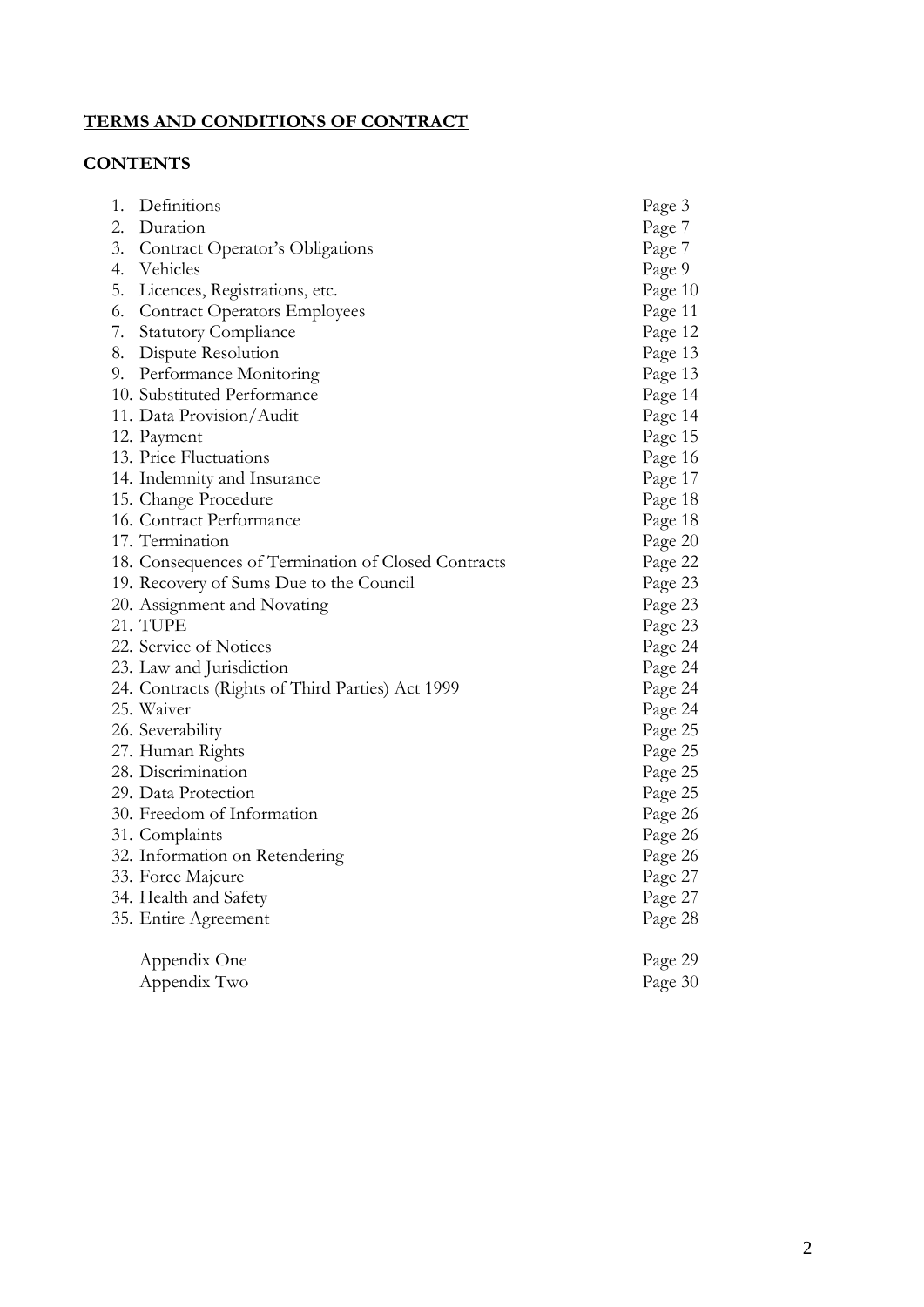#### **1. DEFINITIONS**

1.1 In this Contract except where the context otherwise requires the following expressions shall have the meanings given below:

| "Accounting Period"          | means in most instances a period of<br>weeks duration for which<br>four<br>payment of the Period Contract<br>Payment is due.                                                                                                                                                                                                                           |
|------------------------------|--------------------------------------------------------------------------------------------------------------------------------------------------------------------------------------------------------------------------------------------------------------------------------------------------------------------------------------------------------|
| "Approved Driver"            | means those persons registered as such<br>with the Council who have provided<br>relevant evidence of their fitness to<br>drive in accordance with the Council's<br>requirements (including but<br>not<br>limited to valid driving licence and<br>Disclosure and Barring Scheme<br>Certificate).                                                        |
| "Change"                     | means a change to the Services made<br>in accordance with Clause 15.                                                                                                                                                                                                                                                                                   |
| "Closed Contract"            | means a contract not operated as a<br>local registered bus service.                                                                                                                                                                                                                                                                                    |
| "Commencement Date"          | means the date the Services are to<br>commence as notified in the Letter of<br>Award.                                                                                                                                                                                                                                                                  |
| "Concessionary Fares Scheme" | means the Scheme established by the<br>the provision<br>Council for<br>of<br>concessionary fares to certain<br>categories of the travelling public as<br>amended from time to time.                                                                                                                                                                    |
| "Contract"                   | means these terms and conditions of<br>contract together with the Letter of<br>Award, the Service Schedule, the<br>Invitation to Tender, the Method<br>other<br>and<br>Statement<br>any<br>documentation expressly incorporated<br>into the Contract by the Letter of<br>Award and any subsequent changes<br>made by agreement between the<br>parties. |
| "Contract Manager"           | means the person nominated by the<br>Contract Operator to oversee and<br>manage the Contract.                                                                                                                                                                                                                                                          |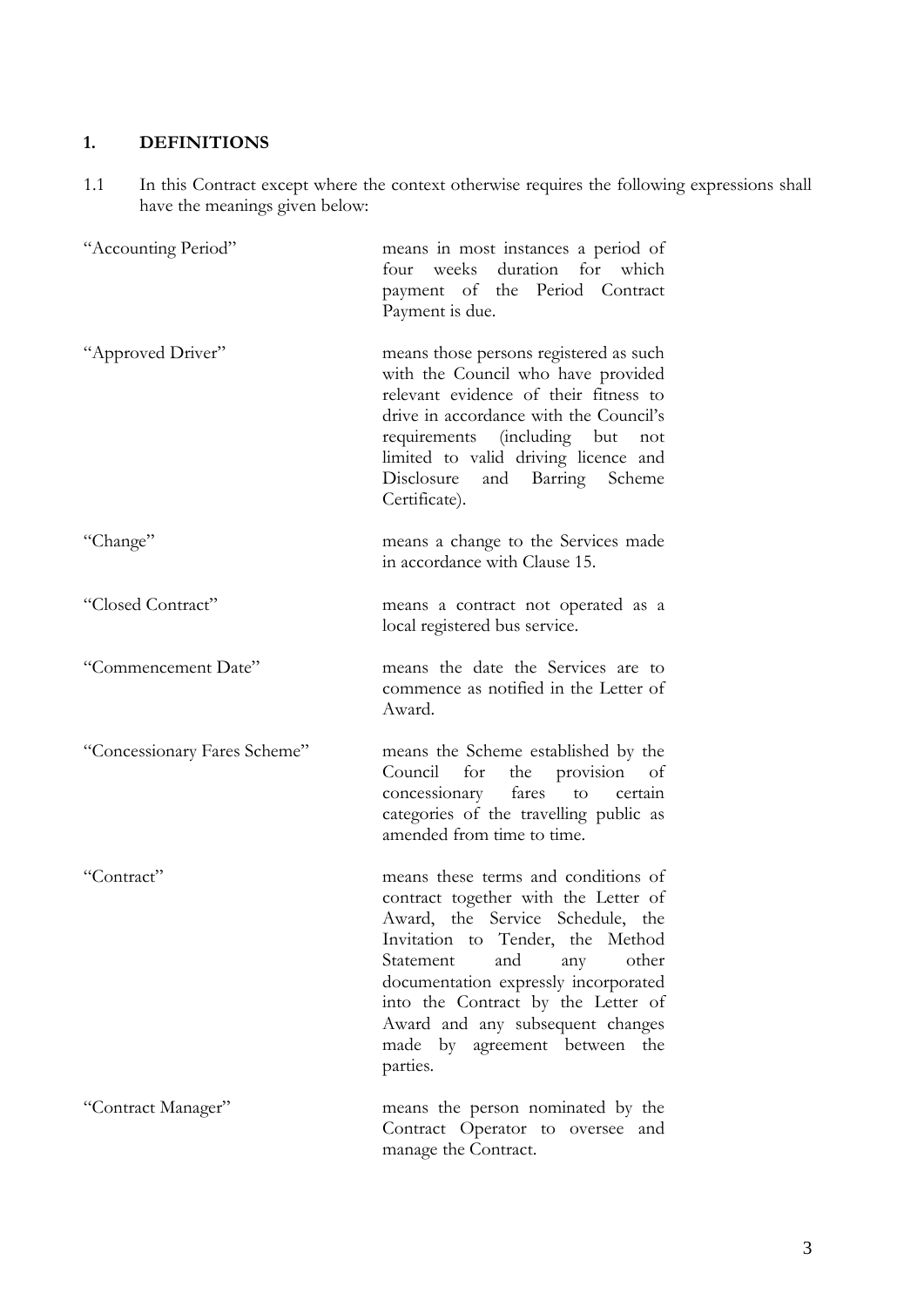| "Contract Operator"       | means the individual, company, legal<br>partnership or other legal entity whom<br>the Contract is awarded and named in<br>the Letter of Award.                                                                                                                                                                                                                                                                                                                                                                                                                                                         |
|---------------------------|--------------------------------------------------------------------------------------------------------------------------------------------------------------------------------------------------------------------------------------------------------------------------------------------------------------------------------------------------------------------------------------------------------------------------------------------------------------------------------------------------------------------------------------------------------------------------------------------------------|
| "Contract Period"         | means the period specified in the<br>Letter of Award unless otherwise<br>terminated or extended in accordance<br>with the provisions of the Contract.                                                                                                                                                                                                                                                                                                                                                                                                                                                  |
| "Contract Price"          | means the amount specified in the<br>Letter of Award being the total value<br>of payments to be made under the<br>Contract.                                                                                                                                                                                                                                                                                                                                                                                                                                                                            |
| "Council"                 | means East Riding of Yorkshire<br>Council or any successor body.                                                                                                                                                                                                                                                                                                                                                                                                                                                                                                                                       |
| "Employee"                | means an employee of the Contract<br>Operator and shall include<br>their<br>servants, agents, contractors,<br>sub-<br>contractors and casual staff unless the<br>context otherwise requires.                                                                                                                                                                                                                                                                                                                                                                                                           |
| "Force Majeure"           | means any event or occurrence which<br>is outside the reasonable control of the<br>either party concerned and which is<br>not attributable to any act or failure to<br>take preventive action by the party<br>including without<br>concerned<br>limitation, war, national emergency,<br>flood or, earthquake. It does not<br>include (1) any industrial action by<br>Employee or occurring within the<br>Contract Operator's organisation or<br>within the organisation of any sub-<br>contractor of the Contract Operator;<br>(2) any failure by the<br>sub-<br><b>or</b><br>contractor's to deliver. |
| "Invitation to Tender"    | means the documents issued by the<br>Council inviting the Contract Operator<br>to submit a tender.                                                                                                                                                                                                                                                                                                                                                                                                                                                                                                     |
| "Letter of Award"         | means the letter sent by the Council<br>awarding the Contract to the Contract<br>Operator.                                                                                                                                                                                                                                                                                                                                                                                                                                                                                                             |
| "Lost Mileage Deductions" | means deductions to be made from<br>any Period Contract Payment for a<br>Service (or part thereof) which has not                                                                                                                                                                                                                                                                                                                                                                                                                                                                                       |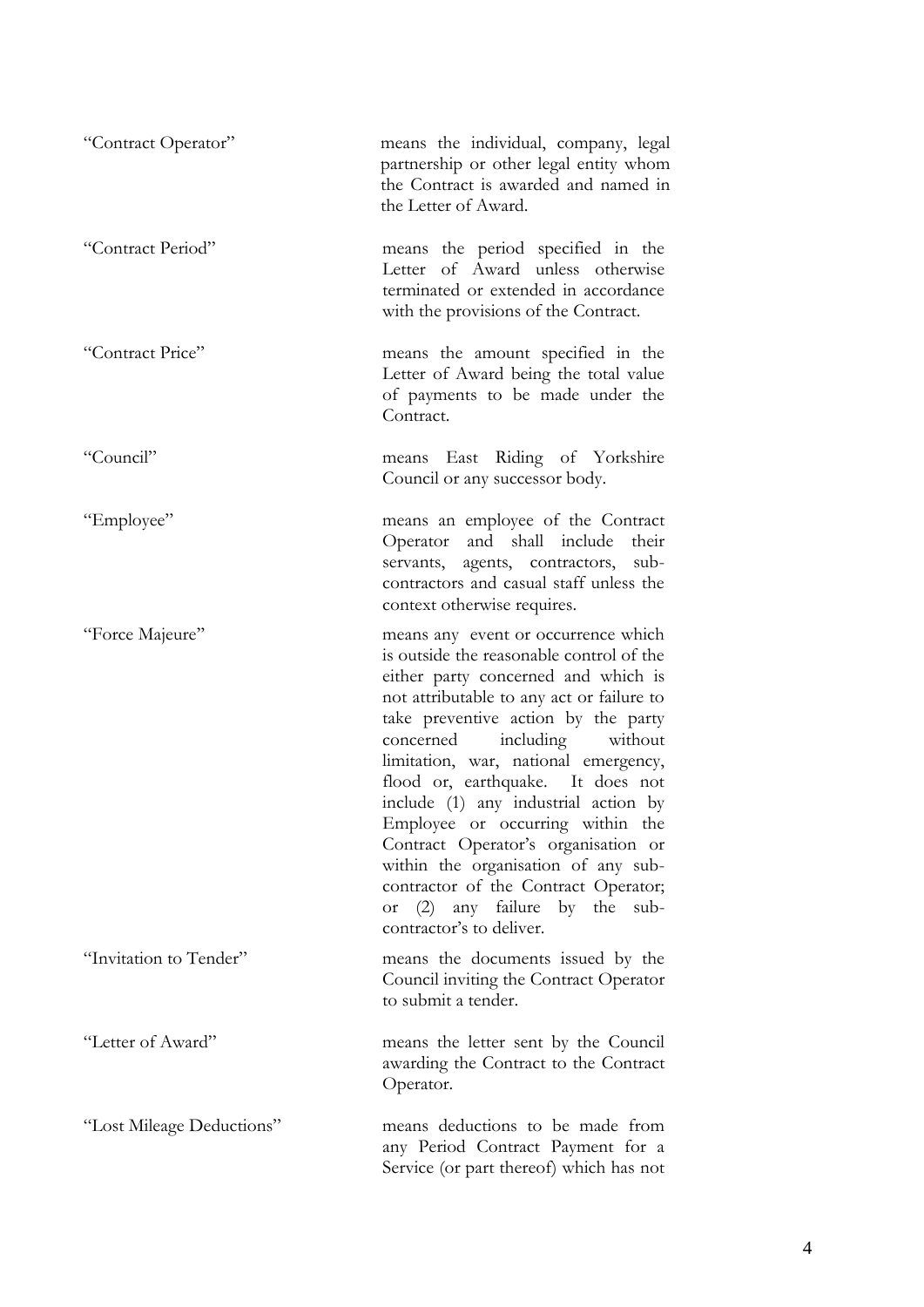|                                              | operated or is deemed not to have<br>operated (in whole or part)<br>111<br>accordance with clause 12.3.                                                                                                                                                                                                                                                                                                                                                                               |
|----------------------------------------------|---------------------------------------------------------------------------------------------------------------------------------------------------------------------------------------------------------------------------------------------------------------------------------------------------------------------------------------------------------------------------------------------------------------------------------------------------------------------------------------|
| "Minimum Cost Contract"                      | means those contracts for which the<br>Contract Operator tenders on the<br>basis of his operating costs but the<br>Council receives the fare revenue.                                                                                                                                                                                                                                                                                                                                 |
| "Minimum Subsidy Contract"                   | means those contracts which the<br>Council pays and the Contract<br>Operator receives the fare revenue.                                                                                                                                                                                                                                                                                                                                                                               |
| "Passenger"                                  | any person (save for any<br>means<br>employee, subcontractor, agent<br><b>or</b><br>representative<br>of<br>the Contract<br>Operator) travelling in a Vehicle<br>during the performance<br>of<br>the<br>Services.                                                                                                                                                                                                                                                                     |
| "Passenger Revenue"                          | means the fares collected on the<br>Services operated in the performance<br>of the Contract including any on bus<br>sales of prepaid tickets (except to the<br>extent that there is agreement between<br>the Contract Operator and the Council<br>to the contrary or that the sale relates<br>to the sale of a multi operator ticket<br>and the Contract Operator is obliged<br>to pass on that revenue to the body<br>administering the sale proceeds of<br>multi operator tickets). |
| Revenue/Performance<br>"Passenger<br>Return" | means the four-weekly statement<br>which the Contract Operator<br><b>1S</b><br>required to submit setting out the<br>number of passengers carried, the<br>fares collected (Passenger Revenue),<br>any instances of non-operation and<br>such other information<br>as<br>may<br>reasonably be required<br>by<br>the<br>Supervising Officer.                                                                                                                                            |
| "Period Contract Payment"                    | means the amount due to the Contract<br>Operator (before any deductions or<br>adjustments<br>made)<br>for<br>are<br>any<br>Accounting Period.                                                                                                                                                                                                                                                                                                                                         |
| "Route" or "Routes"                          | be<br>route or<br>routes to<br>means<br>a<br>delivered by the Contract Operator as<br>specified in the Service Schedule.                                                                                                                                                                                                                                                                                                                                                              |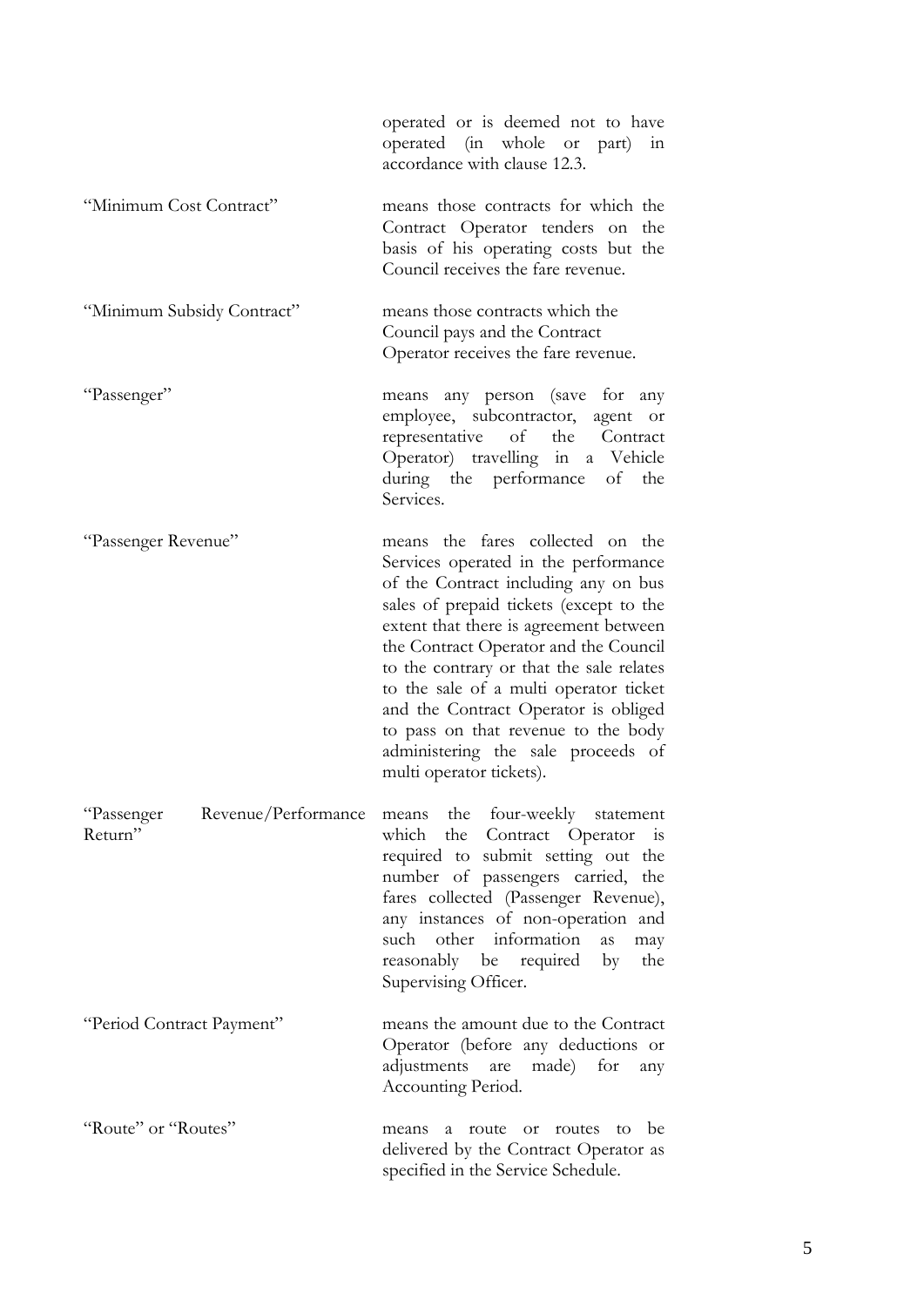| "Service Schedule"       | means the schedule to the Contract<br>which details the vehicle specification,<br>the route for the service and the<br>timetable to be followed for providing<br>the Service.                                                                                               |
|--------------------------|-----------------------------------------------------------------------------------------------------------------------------------------------------------------------------------------------------------------------------------------------------------------------------|
| "Service" and "Services" | means the public transport service(s)<br>the Contract Operator<br>which<br>$\frac{1}{1S}$<br>required to provide in accordance with<br>the Contract.                                                                                                                        |
| "Specification"          | means the specification incorporated<br>into the Contract in accordance with<br>the Letter of Award.                                                                                                                                                                        |
| "Supervising Officer"    | means the Council's representative<br>nominated by the Council to oversee<br>and manage the daily operations of the<br>Contract.                                                                                                                                            |
| "Ticketing Equipment"    | means any equipment and/or software<br>either of the Contract Operator or the<br>Council used to issue tickets, record<br>Passenger Revenue, record the use of<br>passes and all forms of prepaid travel,<br>provide real time information and/or<br>any other information. |
| "Vehicles"               | means the vehicle or vehicles used to<br>provide the Services which conforms<br>requirements of<br>the<br>the<br>to<br>Specification and Service Schedule.                                                                                                                  |
| "Working Days"           | means the days of operation of the<br>Contract which are outlined in the<br>Contract Schedule.                                                                                                                                                                              |

A reference to any Act of Parliament or to any Order Regulation Statutory Instrument or the like shall include a reference to any amendment or re-enactment of the same.

Words importing the masculine gender include the feminine gender. Words in the singular include the plural and vice-versa and words importing individuals shall be treated as importing corporations, companies and vice-versa.

Headings are for ease of reference only and shall not affect construction or interpretation of the Contract.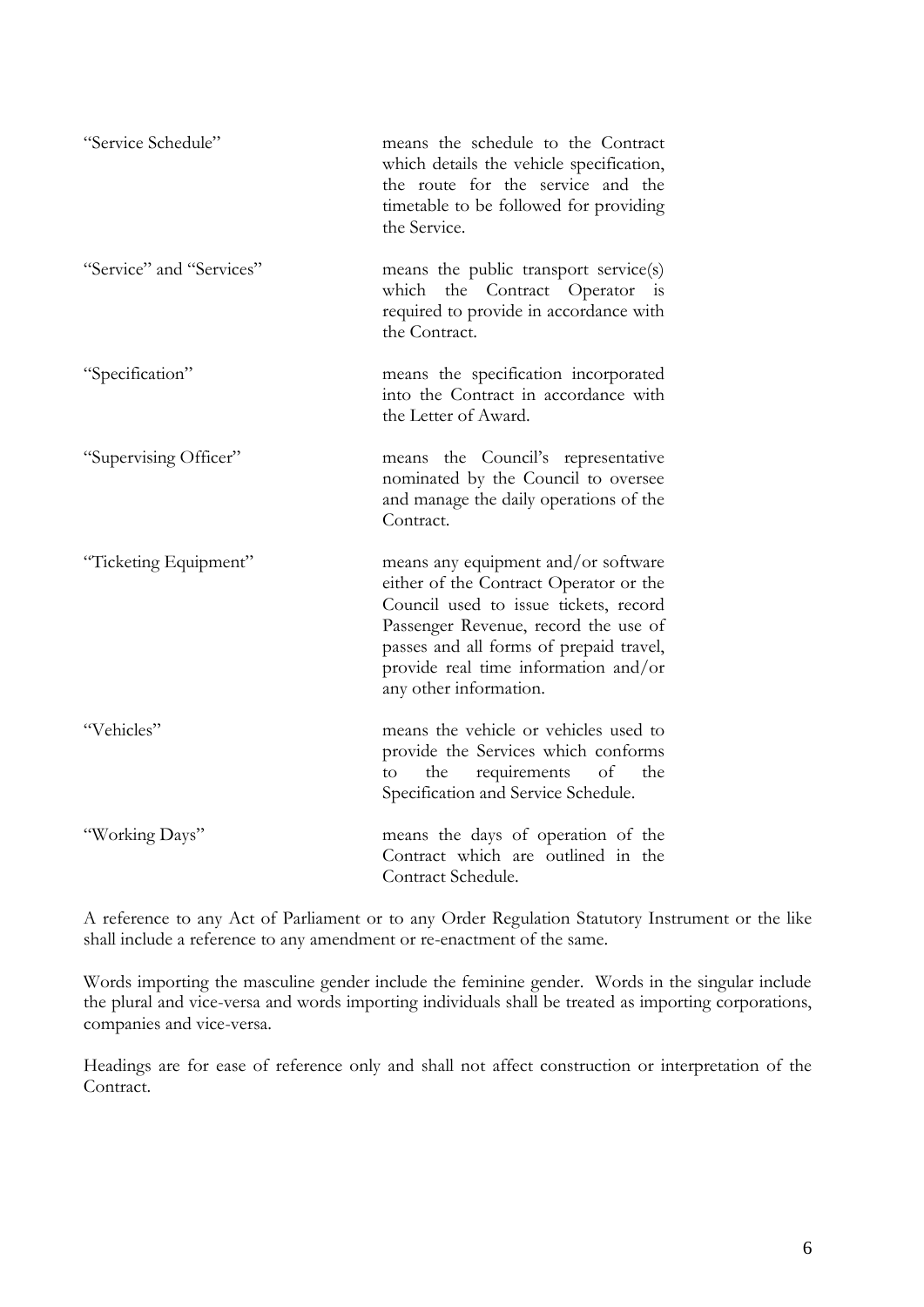#### **2. DURATION**

2.1 The Contract will continue for the Contract Period unless terminated earlier in accordance with the terms and conditions of Contract.

#### **3. CONTRACT OPERATOR'S OBLIGATIONS**

- 3.1 The Contract Operator will at all times during the Contract Period provide the Route or Routes to the standard required by the Contract and in accordance with the Service Schedule and Specification issued by the Council.
- 3.2 For the operation of all Contracts it is the Contract Operator's obligation to warrant that it has obtained and will retain all licences, approvals, registrations, permits, insurances and any other matters legally required for the provision of the Services, before the services commence and will make these available for validation to the Council on request. Where these legal requirements become invalid the Council will deem this to be a breach and reserve the right to terminate the Contract in accordance with clause 17.
- 3.3 The Contract Operator will at all times exercise all skill, care and diligence in providing the Services.
- 3.4 The Contract Operator will at all times participate in the Concessionary Travel Scheme and allow travel for qualifying Passengers at the concessionary fare applicable at the time of travel. No claim for reimbursement under the Concessionary Travel Scheme shall be made for a Contract awarded on a Minimum Cost Contract basis.
- 3.5 Except where the Service being delivered is a taxi service, the Contract Operator will provide electronic data for analysis in an agreed format as approved by the Council.
- 3.6 Where the Council stipulates the fares to be charged by the Contract Operator then until such time as the Council notifies the Contract Operator of a variation the Contract Operator shall apply the fares so notified to it.
- 3.7 Where the fares to be charged by the Contract Operator for operating the Services are not stipulated by the Council then the fares charged will not be higher than the maximum fare charged and not be lower than the lowest fare charged by operators operating on the route or part thereof, or if there is no such comparable fare it will be in line with the prevailing fare scale in the area. The Contract Operator will provide the Supervising Officer with a current faretable for the Services and will make this available on request to Passengers. No change to fares will be made without the prior written agreement of the Supervising Officer (such consent not to be unreasonably withheld or delayed). The Contract Operator will use reasonable endeavours to ensure that all Passengers are charged the correct fare for the journey.
- 3.8 The Contract Operator shall at all times while providing the Services accept valid tickets that have been issued in advance by the Council and may refuse travel to Passengers who do not pay a fare or have a valid pass or permit. When deciding whether to refuse travel the Contract Operator should have regard to any national or local guidance issued in respect of refusing travel to specific groups of Passengers e.g. children or the elderly. Nothing in this clause 3.8 confers any obligation on the Contract Operator to carry the Passenger where to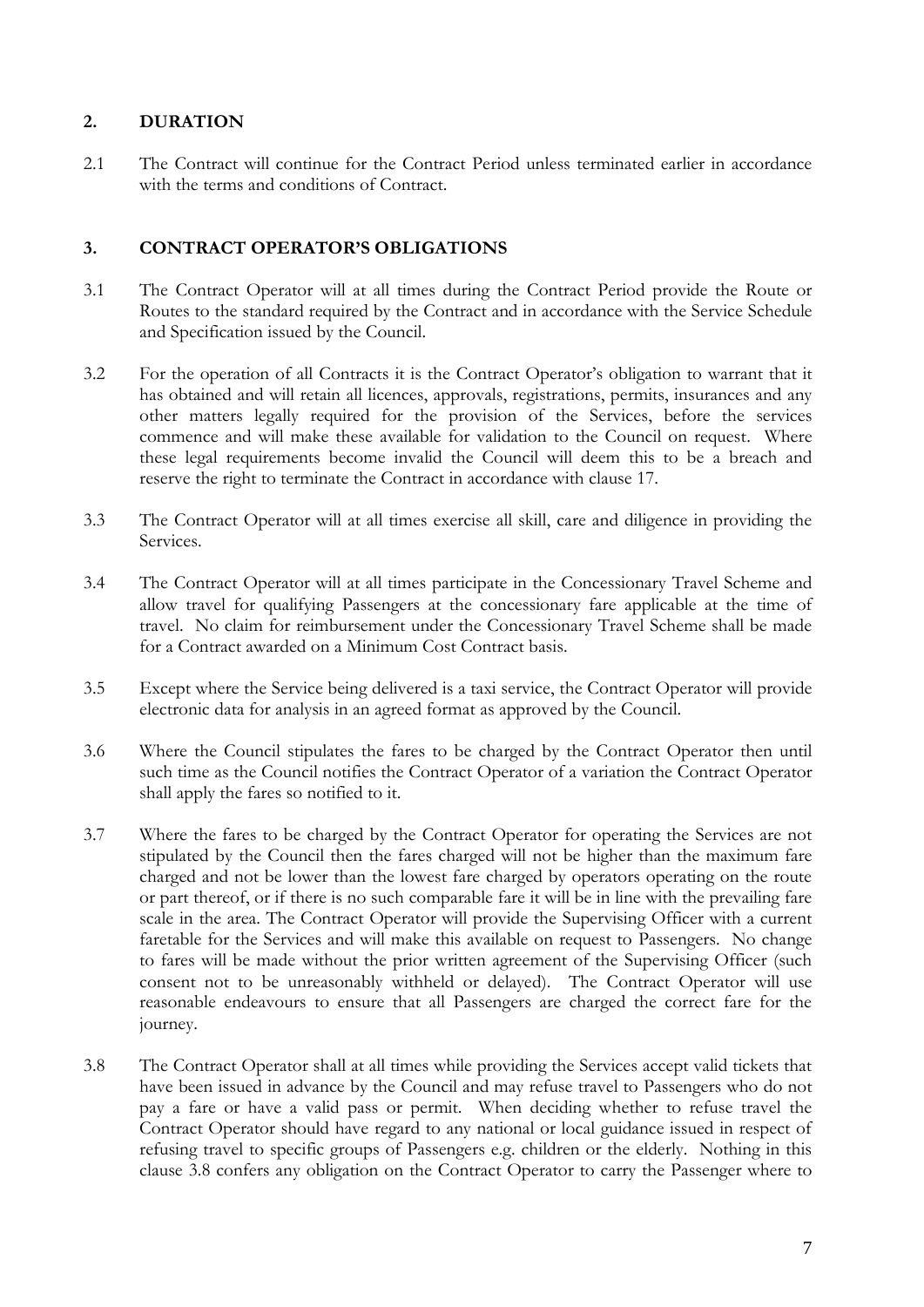do so would mean that the vehicle capacity was exceeded nor any prepaid or other ticket issued by the Council confer any priority in respect of travel rights.

- 3.9 Without prejudice to the Council's rights under clause 9 (Performance Monitoring) the Contract Operator shall immediately notify the Council if it becomes aware that it will be unable to operate a Service or part thereof. Such notification must be made by telephone to the Supervising Officer and confirmed in writing.
- 3.10 The Contract Operator shall make every reasonable effort to run the Service in adverse conditions of snow, ice, fog, flood or any other extraordinary circumstances. In such conditions, the final decision on whether to run or not is left to the judgment of the Contract Operator. If the decision relates to an outgoing journey of a Route, it shall be deemed to apply to the return journey of the same Route. When the Contract Operator decides not to provide the Service because of the circumstances beyond his reasonable control, the Council will, after the first 24 hours of any disruption, pay only a proportion of the appropriate Contract Price for the journeys missed for a maximum of six (6) days in any financial year. Any such temporary cessation of Service in excess of the six day maximum will be without payment. The proportion will be 75% for closed or Minimum Subsidy Contracts, and 50% for Minimum Cost Contracts. Details of, and reasons for, any journeys not run should accompany the invoice for the relevant period. Should the Contract not be delivered for any other reasons than detailed in this clause then the Council reserves the right to withhold full or pro rata payment to the Contract Operator.
- 3.11 Under no circumstances will the Contract Operator make any variation or change to the Services without the express written approval of the Supervising Officer. Where circumstances beyond the control of the Contract Operator prevent the specified route or timetable from being followed the Contract Operator shall adopt an alternative which is as close as practically possible to the specified Route and timetable. Any such alterations lasting for more than one day must be agreed with the Supervising Officer as soon as possible thereafter.
- 3.12 The Contract Operator shall advise the Supervising Officer of any regular problems experienced in complying with the specified Route and timetable. In the event of the Contract Operator reporting such problems to the Council it will co-operate with the Contract Operator to agree any changes required and shall agree to their implementation as soon as possible. Consent for any such change will not be unreasonably withheld.
- 3.13 If a Passenger tenders legal currency in an amount that covers the fare then provided such amount tendered does not exceed  $f20.00$  the Contract Operator will not refuse to carry that passenger due to the fact that the Passenger does not tender the correct change for the fare or due to the fact that the Contract Operator has insufficient change on the vehicle at the time of boarding. This clause shall not oblige the Contract Operator to accept a denomination of currency if the Contract Operators policy is not to accept such currency due to the risk of fraud.
- 3.14 Drivers and Passengers shall be prohibited from smoking or carrying a lighted pipe, cigar, cigarette or electronic cigarette on all Services and appropriate signage shall be displayed. The Contract Operator shall take all reasonable steps to enforce such prohibition.
- 3.15 Where required in the Service Schedule, Vehicles will use ticketing equipment. Information from the ticketing equipment is a mandatory requirement of the Contract; this will be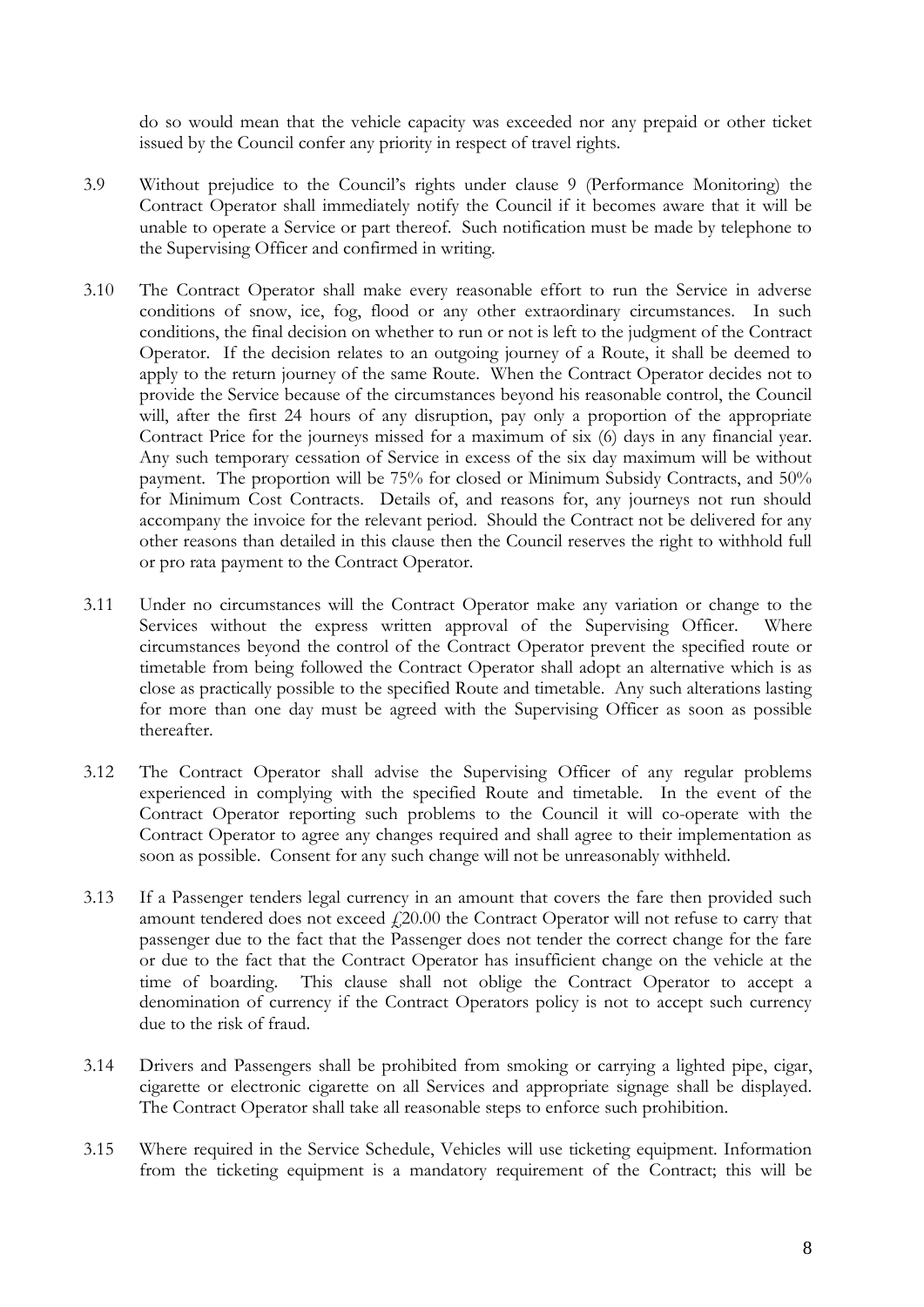provided to the Council with necessary Passenger Revenue detail to inform Government returns. All Passengers who pay a fare must be issued with a ticket to the appropriate value, showing the appropriate Passenger category and the date of issue. A record must be kept of all Passengers who for whatever reason travel without payment of a fare.

- 3.16 Except for circumstances beyond the Contract Operator's reasonable control the Operator will at all times use the designated stands within bus stations and interchanges, subject to any changes which may be notified from time to time and also designated bus stops along the route of the Service.
- 3.17 In the event of any accident or incident occurring whilst the Contract Operator is undertaking the Contract, this must be notified to the Supervising Officer as soon as is reasonably practical, first by telephone and then followed up in writing. Where any Passengers are injured then contact must be made as soon as it is practicable to do so but within one hour of the accident/incident.
- 3.18 Where the Contract Operator has an educational establishment named in the Contract Schedule they shall ensure that they pick up and drop off within the grounds of the establishment or as close to the school gates as is reasonably practical to do so and ensuring no adverse impact on road safety. Any deviation from this can only be authorised by the Supervising Officer.
- 3.19 The Contract Operator shall at all times operate the timetable specified for the appropriate day of the week, including Bank Holidays and other days as notified.

#### **4. VEHICLES**

- 4.1 In providing the Services the Contract Operator shall only operate Vehicles that meet or exceed the qualitative requirements contained in the Specification and Service Schedule.
- 4.2 Without prejudice to clause 4.1 above any Vehicle used in providing the Services will meet all the requirements of all relevant Acts of Parliament, Statutory Instruments, Orders or Regulations in force.
- 4.3 The Contract Operator will keep all Vehicles and associated equipment used to provide the Services in good and serviceable repair and in such condition both mechanically and in external appearance as is suitable for the proper performance by the Contract Operator of its obligations under the Contract.
- 4.4 All Vehicles will be equipped with heaters which must be used as necessary.
- 4.5 The Contract Operator will at all reasonable times with appropriate notice and subject to the Contract Operators obligations to the Traffic Commissioner to operate its services, permit the Supervising Officer access to any Vehicle or equipment used to provide the Services. The Supervising Officer (acting reasonably) shall be entitled to serve upon the Contract Operator a notice in writing requiring the Contract Operator to put any Vehicle into such condition (including mechanical and cleanliness) as is reasonably required for the proper performance of the Services at the Contract Operator's cost. The Contract Operator shall forthwith upon receipt of such notice cause all necessary works to be carried out in order to comply with such notice.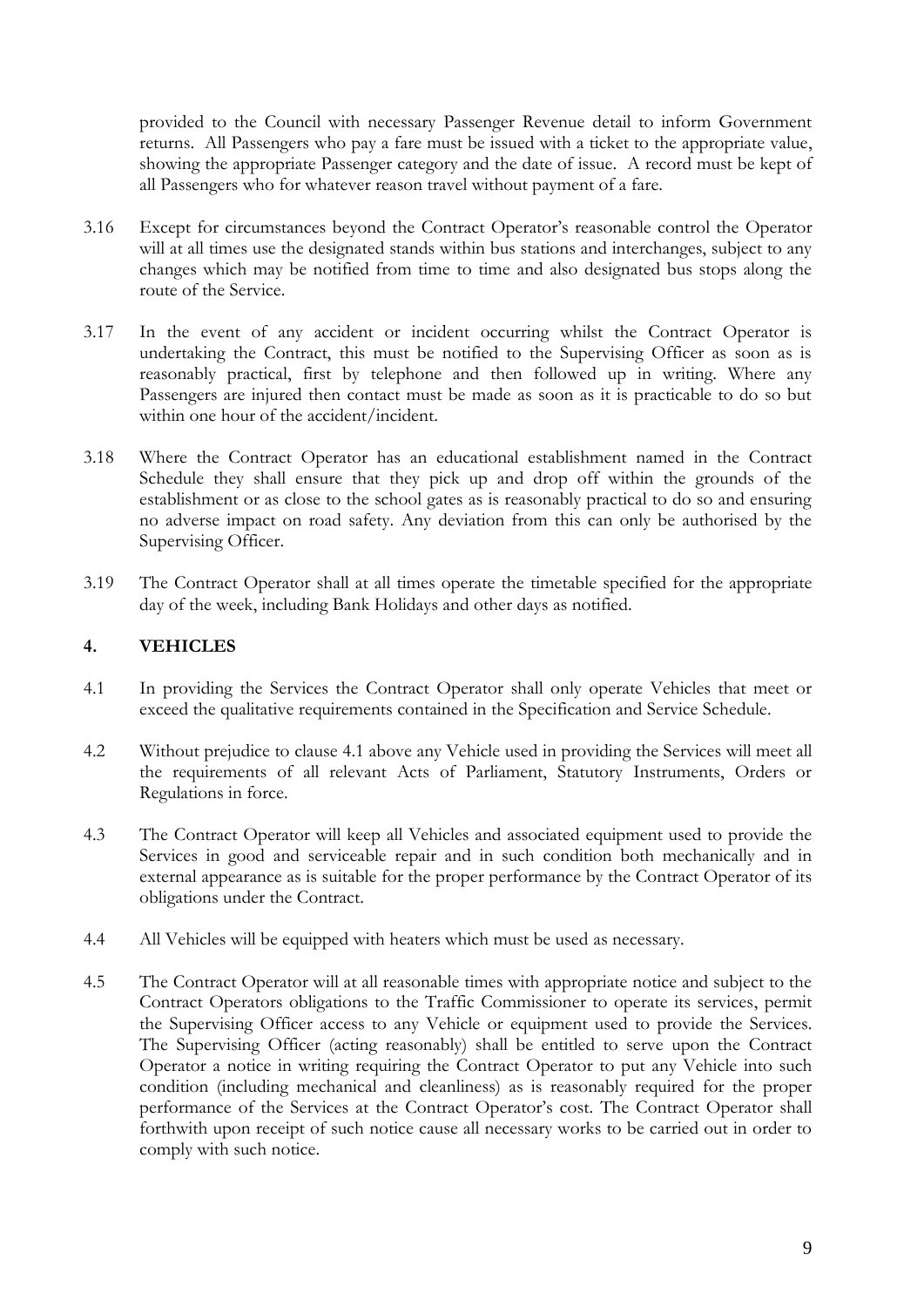- 4.6 Without prejudice to the generality of clause 4.6 the Council shall have the right to inspect and audit (or to procure the inspection and audit of) the Contract Operator's systems of maintenance and repair.
- 4.7 The Contract Operator shall ensure that it has adequate vehicle and suitable driver cover at all times, save for exceptional circumstances as agreed by the Council.
- 4.8 The Contract Operator must operate Vehicles which provide the specified seating capacity, and shall notify the Supervising Officer if this capacity is regularly found to be inadequate for any journey within the Contract, giving full details of the problem.
- 4.9 The Contract Operator will not use any open-top, vintage or similar vehicle in the performance of the Services without prior written agreement from the Supervising Officer.
- 4.10 The Contract Operator shall display on its Vehicles used under the Contract any notices as reasonably required by the Council, including if required an indication of the destination and route number of each journey on the front of the Vehicle at all times for the journeys operated under Contract.
- 4.11 The Contract Operator must obtain the Council's agreement for any proposals relating to the parking of Vehicles outside the boundaries of the Contract Operator's premises.
- 4.12 The Contract Operator shall ensure that Vehicles operated on this Contract display the same livery and fleet name for all Services delivered under the Contract. Any changes to livery or fleet names must obtain the prior consent of the Council in writing.
- 4.13 Upon request from the Council the Contract Operator shall ensure that the Council's monitoring staff are carried on any Vehicle operating a Service and allowed to conduct relevant surveys and to carry out inspections on such Vehicles. At all times such staff shall comply with all regulations covering the conveyance of Passengers (including any maximum to be carried) and shall at all times comply with the reasonable instructions of the driver in relation to the operation of the Vehicle or the Service.

#### **5. LICENCES, REGISTRATIONS, ETC.**

- 5.1 The Contract Operator shall be in possession of and keep in force an Operator's licence appropriate to and for the number and size of Vehicles to be operated. The Contract Operator shall notify the Supervising Officer within seven (7) days of any change to his Operator's licence and provide a copy of the current licence to the Supervising Officer within seven (7) Working Days prior to commencement of the Contract.
- 5.2 Where required under the Service Schedule, the Contract Operator shall be responsible for registering the Service with the Traffic Commissioner and paying any necessary fees. The cost of any subsequent variation to the registration requested by the Supervising Officer shall be invoiced to the Council with the next monthly account. The Contract Operator will provide a copy of the current registration document to the Supervising Officer, seven (7) Working Days prior to the commencement of the Contract.
- 5.3 If at any time any insurance, licence, approval, registration or other permission required to provide the Services is revoked, removed, restricted, suspended or amended or if the Contract Operator or any sub-Contract Operator shall have any action taken, or be called to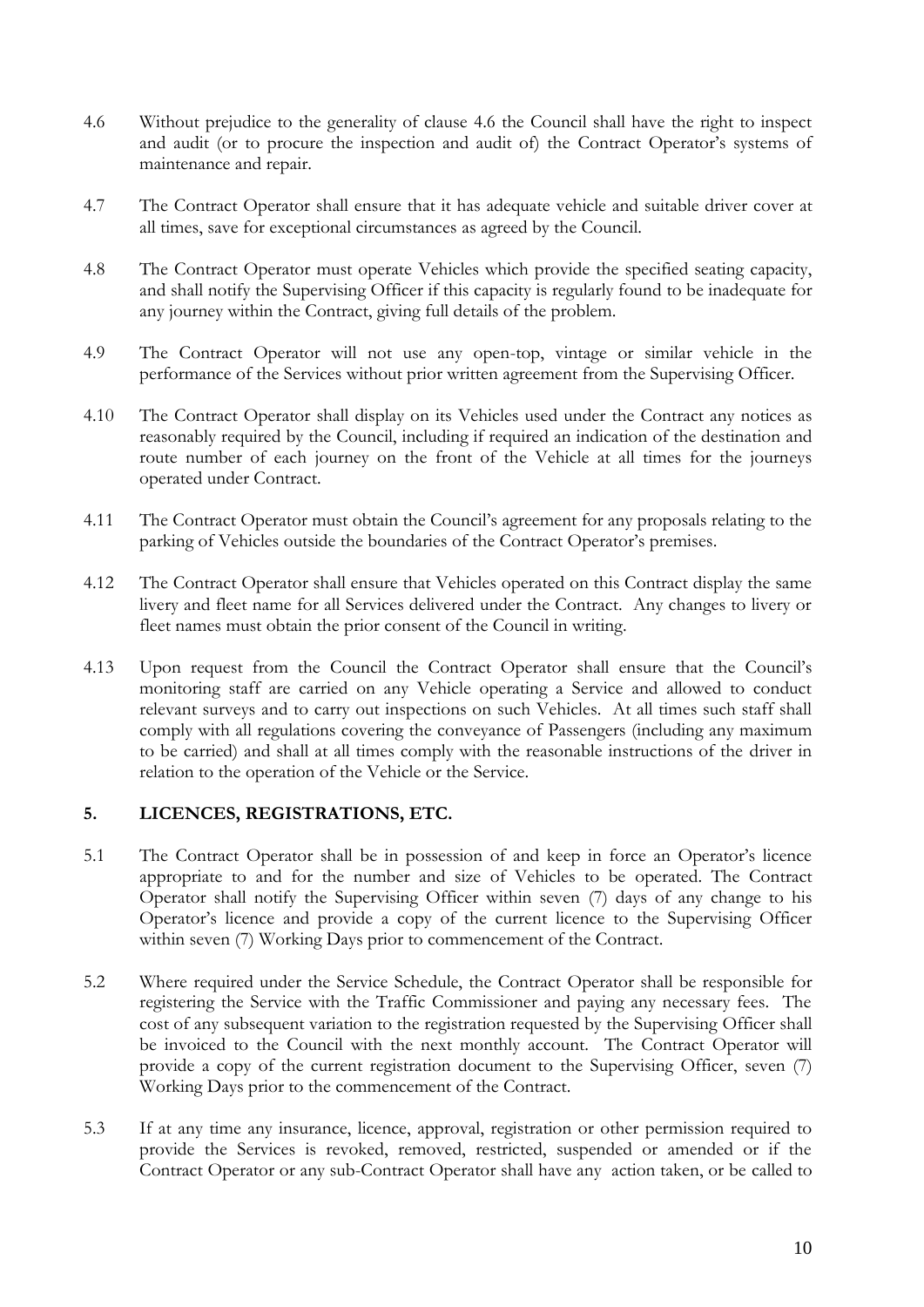public inquiry, by any competent agency or body including without prejudice to the generality the licensing authority, the Police, the Traffic Commissioner, the Health and Safety Council and DVSA, then the Contract Operator shall notify the Supervising Officer by telephone within one (1) working day and confirm this in writing.

- 5.4 If as a consequence of any matter referred to in clause 5.3 above the Contract Operator may no longer lawfully operate the Services or any part thereof then the Supervising Officer must be notified immediately and the Services or the relevant parts thereof (as appropriate) shall be suspended immediately and the Traffic Commissioner notified accordingly. Without prejudice to the Council's rights under clauses 17 and 19 (Termination and Recovery of Sums Due) if the Contract Operator's licence, approval, registration or permission is restored the Council may by written notice require the Services to be recommenced immediately. The Council may at any time while the Services or any part thereof are suspended terminate the Contract or part thereof in accordance with clause 17 (Termination).
- 5.5 The Contract Operator shall copy to the Council all relevant correspondence relating to any licence, approval, registration or permission lawfully required to operate the Services being removed, revoked, restricted, suspended or amended and keep the Supervising Officer fully informed within one (1) working day.

#### **6. CONTRACT OPERATOR'S EMPLOYEES**

- 6.1 The Contract Operator shall appoint a Contract Manager to act on his behalf for all purposes connected with the Contract and the Services and shall promptly notify the Supervising Officer of such appointment and any change thereto. Any notice, information, instruction, request, or other communication given or made to the Contract Manager by the Council shall be deemed to have been given or made to the Contract Operator. The service of any such notice shall comply with the provisions of clause 22 (Service of Notices).
- 6.2 The Contract Operator shall at all times during the Contract Period employ sufficient, qualified and adequately trained employees who, prior to their use in providing the Services have been advised to the Council and for whom the Council have agreed fulfil the requirements to be a safe and suitable employees.
- 6.3 No Employee of the Contract Operator will in connection with the Services solicit any gift or gratuity from a Passenger.
- 6.4 The Contract Operator will issue identification in a form prescribed by the Council to all persons employed in the provision of the Service which should be clearly displayed as required by the Council and detailed in the Specification.
- 6.5 All persons employed in the provision of the Service must be able to demonstrate to the reasonable satisfaction of the Council that they each have sufficient skills in the English language to enable them to perform their duties under the Contract.
- 6.6 The Contract Operator shall ensure that before any Employee commences work in connection with the provision of the services, that driver:
	- a. is subject to an enhanced Disclosure and Barring Service (DBS) check, must subscribe to the on-line DBS Update Service and maintain their registration at all times whilst carrying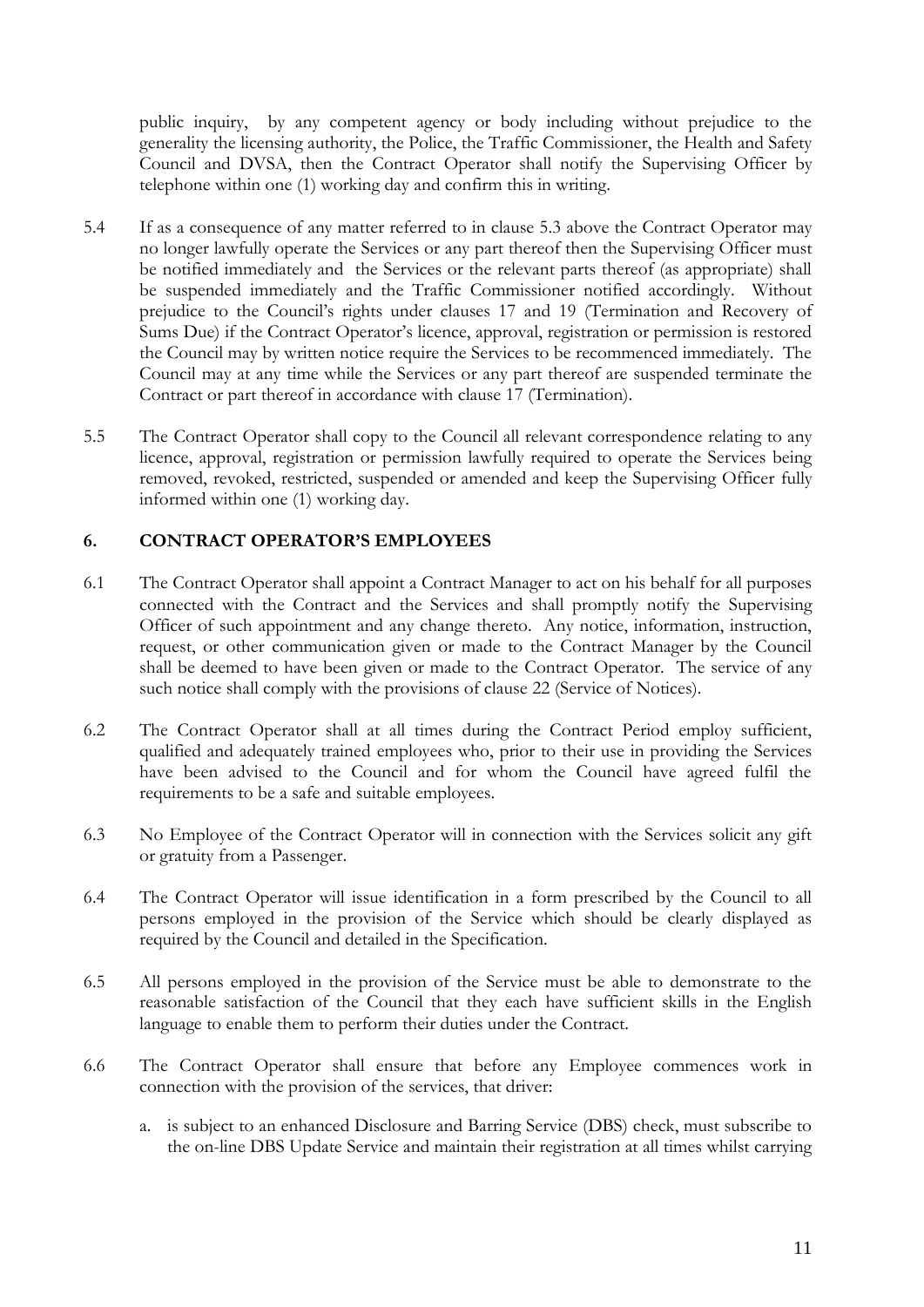out the Services. Consent must be given to the East Riding of Yorkshire Transportation Services to carry out checks on the DBS Update Service.

- b. has undertaken a Safeguarding/Child Sexual Exploitation course recognised and approved by the Council.
- 6.7 The Contract Operator shall ensure that the Council is kept advised at all times of any member of staff who, subsequent to his/her commencement of employment as a member of staff, is arrested for an offence, or receives a conviction or caution.
- 6.8 The Council reserves the right to require removal or suspension of any individual, employee or agent used by the Contract Operator in performance of the Services, who in the reasonable opinion of the Supervising Officer:
	- a. is not performing in compliance with the Contract;
	- b. is guilty of serious or repeated misconduct and/or negligence;
	- c. is acting in a manner detrimental to the Council's interests;
	- d. is not fit to perform the Services; or
	- e. is a potential risk to the public safety or safeguarding of passengers or other road users.
- 6.9 Any Contract Operator or Employee who is subject to an investigation by either the police, the Traffic Commissioner and/or a Child Safeguarding Team or Adult Safeguarding Team, irrespective of whether or not this investigation has a direct link to the Contract, may be suspended from performing the Services until such time as the investigation has concluded and the Supervising Officer in conjunction with the Safeguarding Team is able to conclude that the person poses no risk to the travelling public.
- 6.10 The right contained in 6.8 above shall not be exercised arbitrarily or capriciously by the Supervising Officer.
- 6.11 The Contract Operator will replace any Employee removed in accordance with clause 6.8 above with a properly qualified and trained replacement in such time as is reasonable in the circumstances to the Supervising Officer at no cost to the Council.
- 6.12 The Council shall in no circumstances be liable either to the Contract Operator or to any Employee of the Contract Operator in respect of any liability, loss or damage occasioned by the withdrawal, suspension or removal of an employee from providing the Service pursuant to this clause 6 and the Contract Operator shall fully indemnify the Council in respect of any claim made by any of its employees, including any costs incurred by the Council in defending or settling any such claim.

#### **7. STATUTORY COMPLIANCE**

7.1 In performing the Contract the Contract Operator shall carry out all of its obligations so as to comply with all relevant laws (whether such are mandatory or permissible) and with the requirements of the common law, all acts of Parliament, statutory instruments, regulations and orders in force.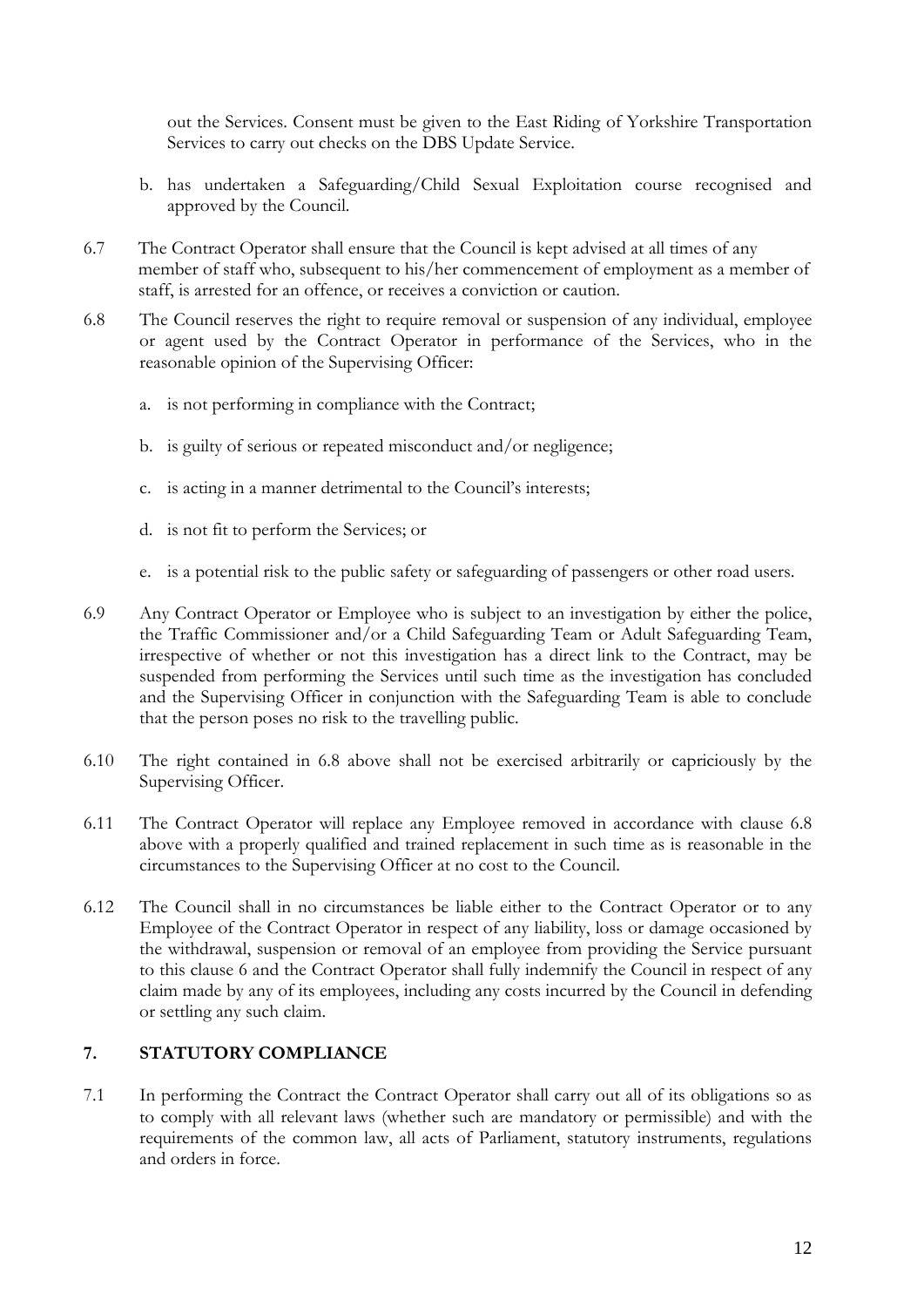#### **8. DISPUTE RESOLUTION**

- 8.1 Where any dispute arises between the parties in connection with the Contract which cannot be resolved by the Supervising Officer and the Contract Manager (who shall co-operate in good faith to resolve the dispute), either party may by written notice request that a Director (or his senior nominee) of each party meet in good faith to attempt to resolve the dispute without recourse to legal proceedings. Where such a request is made the meeting must take place within ten (10) Working Days of the date the written request is made.
- 8.2 If the dispute is not resolved as a result of such meeting, either party may (at such meeting or within five (5) Working Days of its conclusion) propose to the other in writing that structured negotiations are entered into with the assistance of a neutral adviser or mediator ("Neutral Adviser").
- 8.3 If the parties are unable to agree on a Neutral Adviser or if that person is unable or unwilling to act, either party may apply to the President of the Law Society to appoint a Neutral Adviser within five (5) Working Days from the date of the proposal to appoint a Neutral Adviser or within five (5) Working Days of notice to either party that he or she is unable or unwilling to act.
- 8.4 The parties shall as soon as possible meet with the Neutral Adviser in order to agree a programme for the exchanging of any relevant information and the structure to be adopted for the negotiations.
- 8.5 The Neutral Adviser shall produce recommendations based upon a review of information provided by the parties.
- 8.6 If the parties accept the Neutral Adviser's recommendations or otherwise reach agreement on the resolution of the dispute, such agreement shall be recorded in writing and once signed by their representatives, shall be binding on the parties. The parties shall bear their own costs in connection with this clause but the costs of the Neutral Adviser shall be borne as the Neutral Adviser directs.
- 8.7 Unless concluded by the written binding agreement referred to in clause 8.6, all negotiations connected with the dispute shall be conducted in confidence and without prejudice to the rights of the parties in any future proceedings.
- 8.8 If the parties fail to reach agreement within ten (10) Working Days of the Neutral Adviser's recommendations then any dispute between them may be referred to the courts unless within such period or a further period of five (5) Working Days the parties agree to refer the matter to arbitration to an arbitrator whose method of appointment is agreed between them.
- 8.9 Nothing in clause 8 shall operate so as to require any party to follow the dispute resolution procedure where in its reasonable opinion it considers that any legal rights that it may have would be prejudiced by delay including the possible loss of availability of interim relief.

#### **9. PERFORMANCE MONITORING**

9.1 The Council's Supervising Officer will monitor the performance of the Contract Operator undertaking the Contract.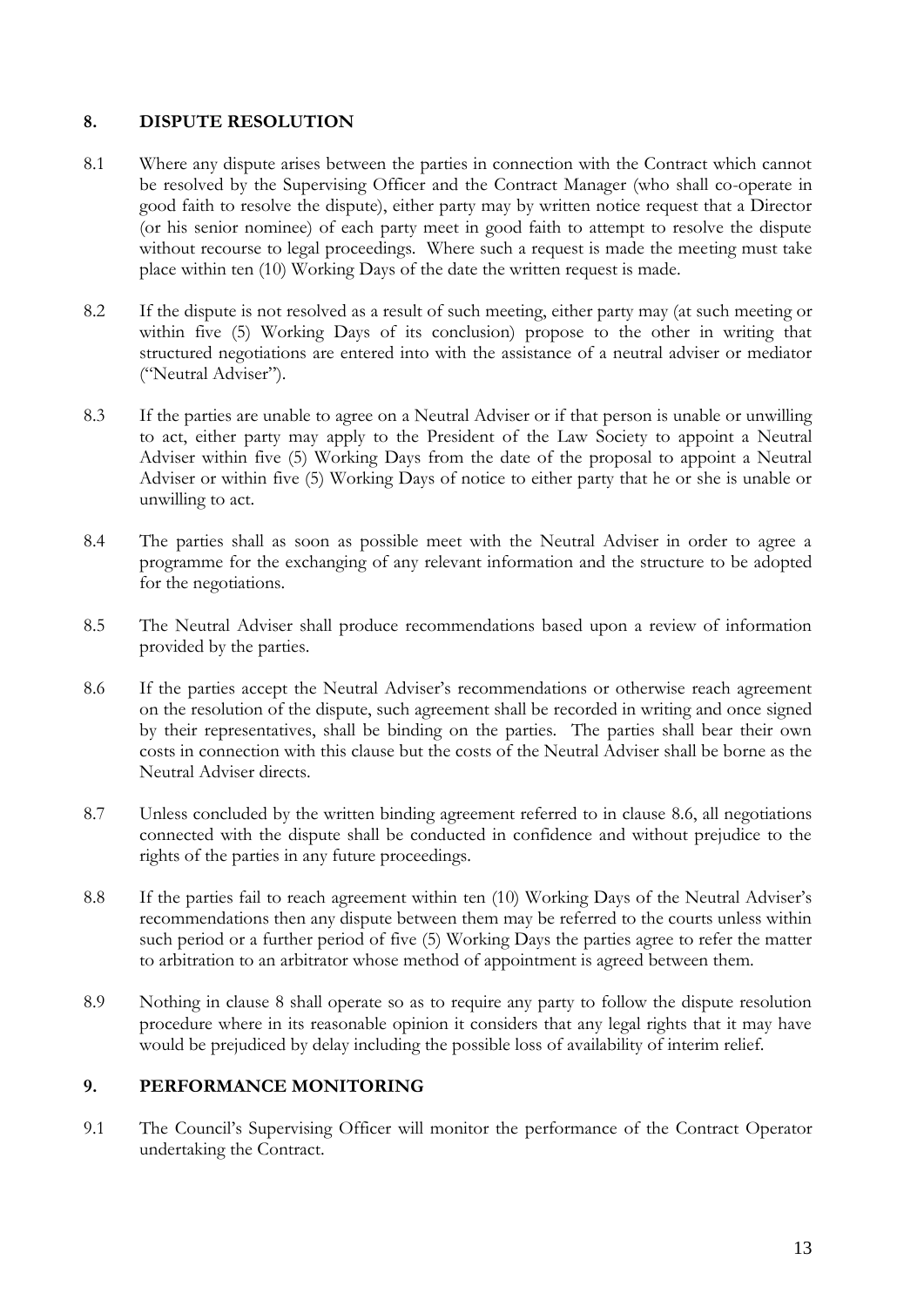- 9.2 In the provision of the Services, should the Contract Operator become aware of any breach in its performance of the Services, whether the same has been brought to its notice by the Council or not, the Contract Operator shall, where such breach is capable of remedy, at its own expense use all reasonable endeavours to remedy the same as soon as reasonably practicable.
- 9.3 In the event of the Contract Operator committing a breach of any of the obligations under the Contract then the Council may at any time within ninety (90) calendar days of such event (without prejudice to any other right or remedy available to it) do any one or more of the following:
	- a. terminate the Contract (in which case the provisions of clauses 17 shall apply); or
	- b. without terminating the Contract provide or procure the Services or any relevant part thereof in accordance with the provisions of clause 10 (Substituted Performance); or
	- c. without terminating the whole of the Contract terminate the Contract in respect of the relevant part of the Services only (whereupon a corresponding reduction in the Contract Price payable to the Contract Operator shall be made as if such termination was a change in accordance with clause 17) and thereafter itself provide or procure such relevant part of the Services.
- 9.4 The Council may charge the cost of any part of the Services provided by it or by a third party under this clause to the Contract Operator in accordance with clause 10 (Substituted Performance).

#### **10. SUBSTITUTED PERFORMANCE**

10.1 In accordance with clause 9.3.b if without good reason in the opinion of the Supervising Officer the Contract Operator for whatever reason regularly fails to perform the Services in whole or in part strictly in accordance with the terms of the Contract, or in performing the Services there is an unacceptable level of deficient Service, then without prejudice to any other remedy available to the Council the Supervising Officer may make alternative arrangements to provide and perform such of the Services which the Contract Operator fails to perform or performs deficiently. The costs shall be payable by the Contract Operator to the Council on demand as a debt.

#### **11. DATA PROVISION/AUDIT**

- 11.1 It is a mandatory requirement of the Contract that the Contract Operator shall within six (6) Working Days of the end of each Accounting Period submit to the Council the Passenger Revenue/Performance Return duly completed and certified by the Contract Operator where required under the Service Schedule.
- 11.2 The Passenger Revenue/Performance Return shall be made on a pro-forma annexed hereto as Appendix 1 (as amended from time to time or as agreed) and will (unless agreed otherwise) be sent electronically to the Council to the e-mail address notified to the Contract Operator.
- 11.3 In addition to the Passenger Revenue/Performance Return the Council may require that the Contract Operator provide and make available to the Council as soon as practical any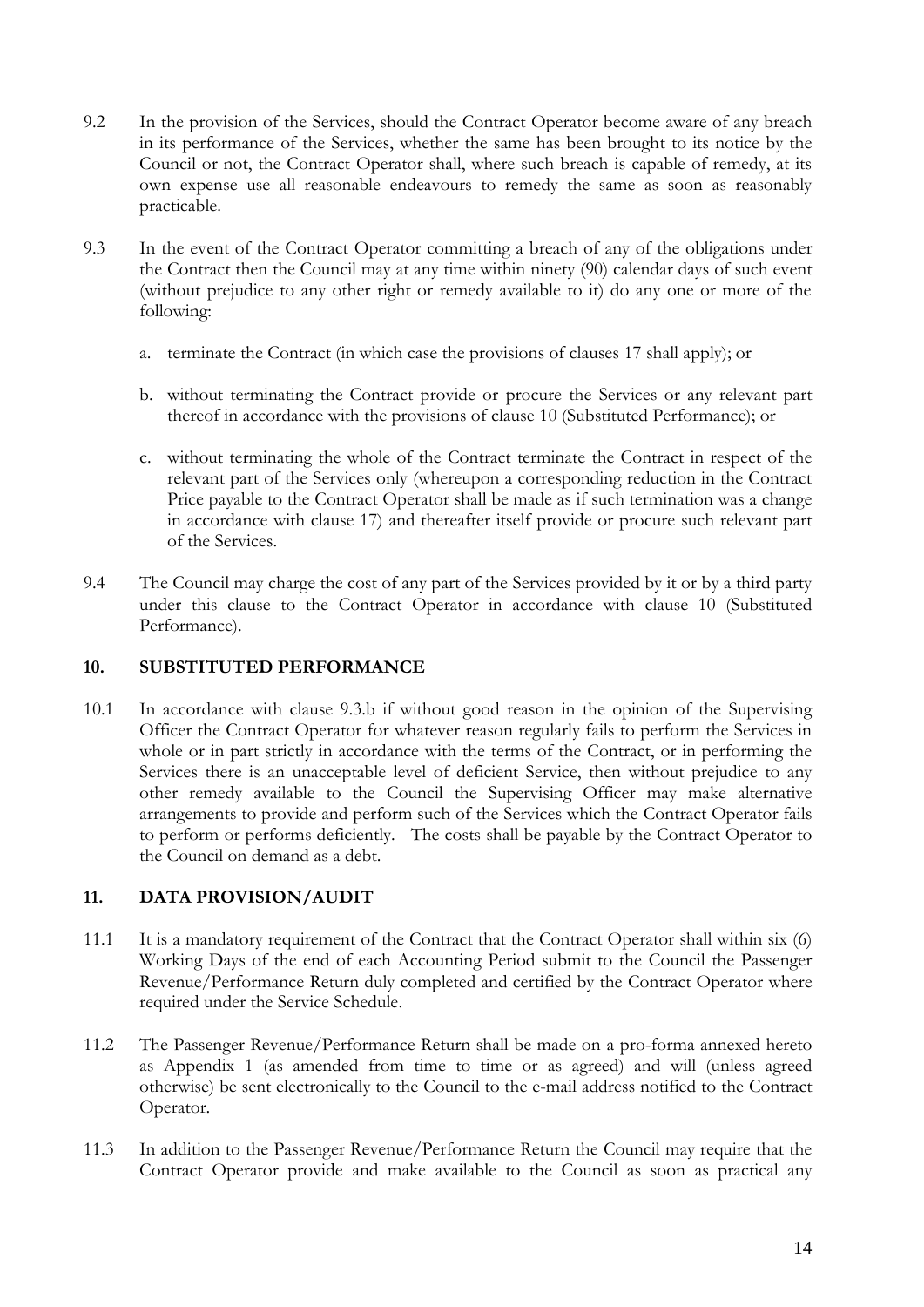passenger, revenue, timekeeping, or ticket data extracted from the Ticketing Equipment in agreed format. All data supporting the information provided in the Passenger Revenue/Performance Return must be retained by the Contract Operator for a period of twelve (12) months from the date of submission of the relevant return.

- 11.4 The Council may use any data provided by the Contract Operator for any purpose connected with the provision of the Services, including, without prejudice to the generality of this clause, to audit the Passenger Revenue/Performance Return.
- 11.5 The Council its employees and agents shall have a right of access at reasonable times and upon reasonable notice to the Contract Operators premises and vehicles for the purpose of:
	- a. auditing Contract compliance;
	- b. auditing all records and information provided under clause 11.3 and any other documents relevant to the Contract;
	- c. the Contract Operator and its Employees must co-operate at all times with the Council and behave in a professional manner.

#### **12. PAYMENT**

- 12.1 No payment will be made to the Contract Operator until the Commencement Date and any costs incurred by the Contract Operator prior to the Commencement Date shall be deemed to have been included in the Contract Price.
- 12.2 Provided the Contract Operator shall have performed the Services in accordance with the Contract the Council shall pay the Contract Operator the Period Contract Payments in accordance with this clause 12.
- 12.3 The Lost Mileage Deductions for each Accounting Period shall be calculated by deducting the number of days where the Service has not operated (in whole or in part) from the total number of days to be operated during the Contract Period. This will then be converted into a percentage figure which will then be deducted from the Period Contract Payment.
- 12.4 The Period Contract Payment for any Accounting Period shall be equal to the sum of the Contract Price divided by the number of days of operation in the Contract Period multiplied by the number of days of operation in the Accounting Period.
- 12.5 The total of the Lost Mileage Deductions incurred for each Accounting Period shall be made from the next or any subsequent Period Contract Payment. In the case of the Lost Mileage Deductions to be made in respect of the last Accounting Period of the Contract these shall, at the discretion of the Council be paid by the Contract Operator to the Council or set off against other amounts owed by the Council to the Contract Operator under any other contract with the Contract Operator.
- 12.6 Not later than six (6) Working Days after the end of the relevant Accounting Period the Contract Operator shall submit to the Council the Passenger Revenue/Performance Return for that period and payment by the Council of the Period Contract Payment for the corresponding period shall be conditional upon receipt of the Passenger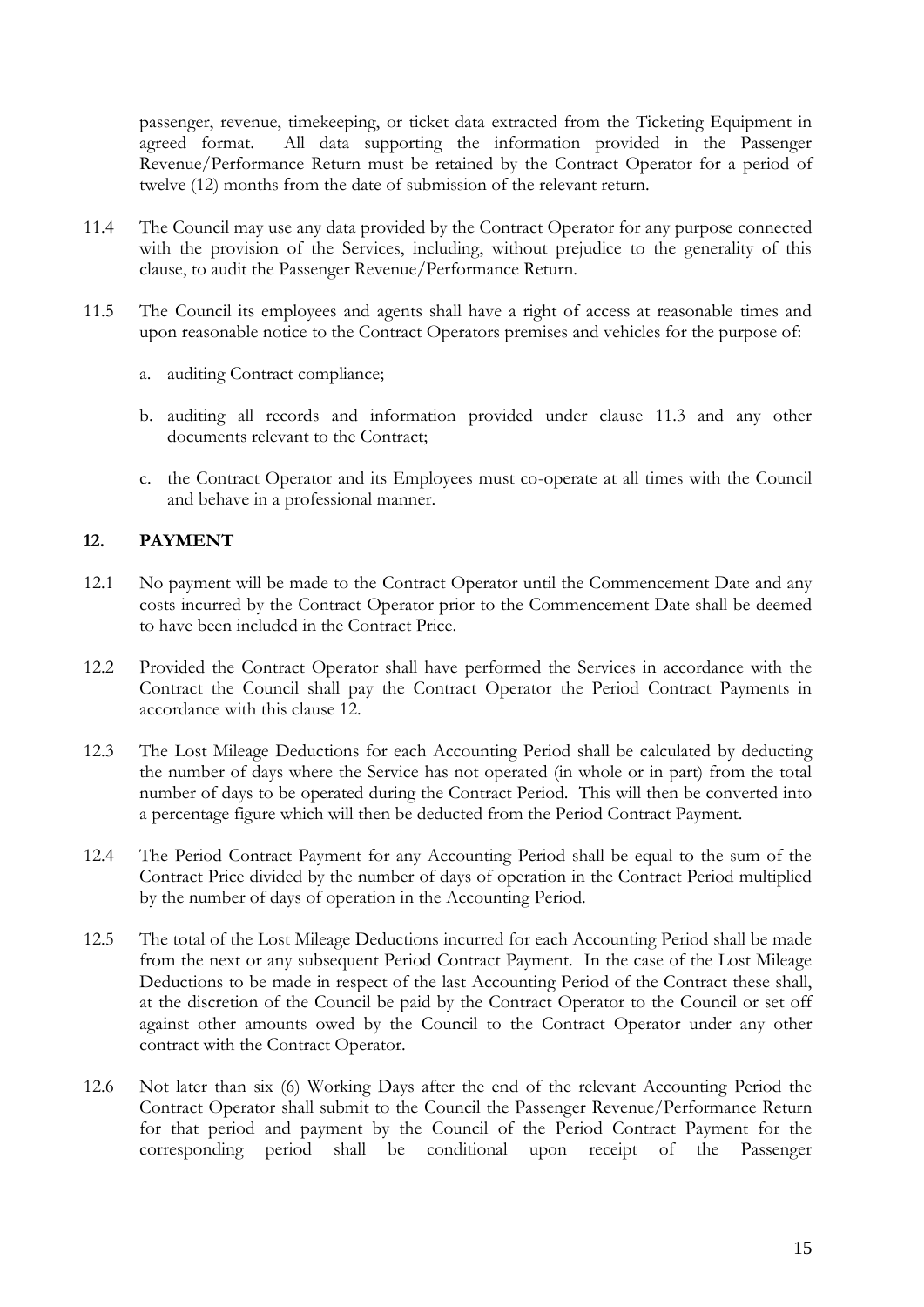Revenue/Performance Return and the provision of the data collected by electronic ticketing within the specified time period.

- 12.7 If the Passenger Revenue/Performance Return is not submitted or the data is not received in accordance with clause 12.6 above the relevant Period Contract Payment shall be withheld until the payment date next after the submission is received (provided it is received within the timescales stipulated in clause 12.6). No interest shall be payable by the Council in such circumstances. If the Council has been unable to process a properly received Passenger Revenue/Performance Return it shall pay the Period Contract Payment to the Contract Operator and it reserves the right to deduct any amounts that would have been properly deducted had the return been processed from the next or any subsequent payment.
- 12.8 Subject to clause 12.7 above for each Accounting Period the payment of the Period Contract Payment (less Passenger Revenue for a Minimum Cost Contract and less any other deductions) shall be made within thirty (30) Working Days of the last day of that Accounting Period into the nominated bank account of the Contract Operator. It will be a condition of payment that the Contract Operator has issued a properly constituted VAT invoice for the monies due which include the contract number and the contract period. Incomplete or incorrect invoices will not be paid. It is the responsibility of the Contract Operator to ensure that invoices are received by the Council.
- 12.9 The Contract Operator agrees and acknowledges that it has satisfied itself as to the accuracy and sufficiency of the Contract Price and hereby confirms that the Contract Price shall cover all the Contract Operator's obligations hereunder having obtained all necessary information as to risks, contingencies and other circumstances which might influence or affect the Contract Operator.

#### **13. PRICE FLUCTUATIONS**

- 13.1 Where there is an increase in the price paid by the Contract Operator for the delivery of the Services under the Contract or where the Contract Operator is put to additional cost in the delivery of the Services specified in the Contract owing to an increase in wages or the price of materials or owing to any other cause outside the control or beyond the jurisdiction of the Contract Operator the Contract Operator shall nevertheless continue to provide the Services at the Contract Price during a period of twelve (12) months after the commencement of the Contract. After such period of twelve (12) months the Contract Operator shall be at liberty to give notice to the Council of any increase in price (which notice shall contain details of how such increase is made up) and make application to continue the Services at such increased price.
- 13.2 Within 28 days of the receipt of such notice and application the Council may by notice in writing to the Contract Operator either:
	- a. to refuse the increased price and forthwith to terminate the Contract in which event the Contract shall forthwith be determined, or
	- b. to accept the increased price in which case the Contract shall continue to subsist as if such increased price had been substituted in the Contract for the original Contract Price.
- 13.3 If the Council shall fail to give such notice to the Contract Operator within the period of twenty eight (28) days as aforesaid, the Council shall be deemed to have refused the increased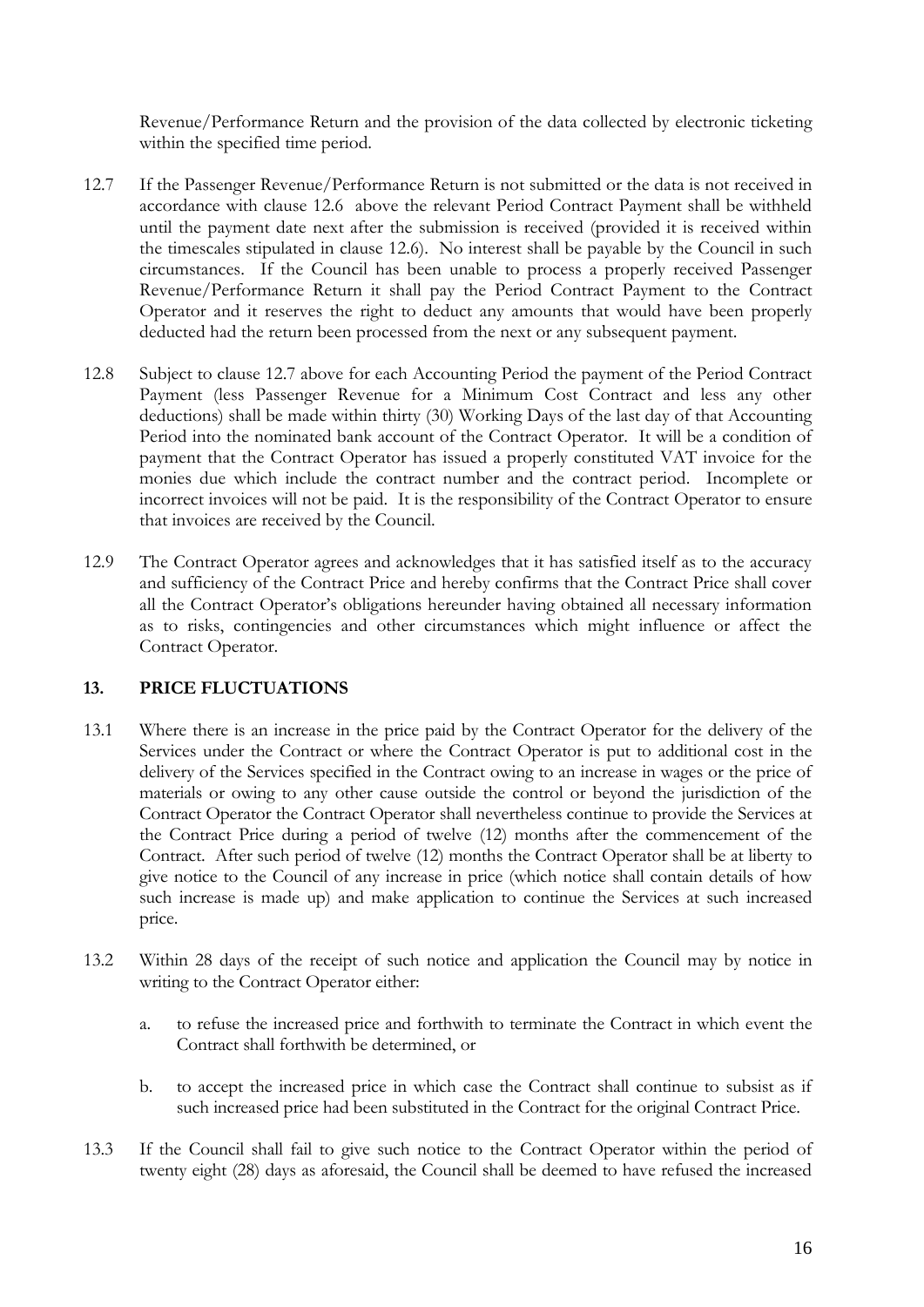price. The Contract Operator shall in the event of the Council accepting such increased price continue to supply the Services during a period of twelve (12) months from the date of the acceptance by the Council of such increased price, and after such period of a further twelve (12) months the Contract Operator may give notice to the Council of a further increase in price and make application to continue the Services at such further increased price and such notice and application for a further increase shall be dealt with in the same way as a notice and application for an increased price as aforesaid. Any order given by the Council under the Contract after the service of a notice and application by the Contractor as aforesaid shall not be executed by the Contract Operator until after the receipt by him of the Council's notice to accept the increased or further increased price, and when executed shall be so executed at such increased or further increased price, but if the Contract Operator should execute an order before the receipt of the Council's notice he shall execute it at the price obtaining before the Contractor's notice and application for an increased or further increased price was given.

13.4 The Council may at its absolute discretion choose (and shall not in any way be obliged to do so) to vary the Contract Price in line with the Retail Price Index or other acceptable provision of passenger transport services and refuse any increase in price which is not in accordance with this. The relevant rate for the Retail Price Index shall be calculated as that on the, or as close as can be obtained, the anniversary date of the Contract.

#### **14. INDEMNITY AND INSURANCE**

- 14.1 The Contract Operator shall be responsible for and shall release and indemnify the Council, its employees, agents and Contract Operators from and against all liability for death or personal injury, loss of or damage to property (including property belonging to the Council for which the Contract Operator is responsible) and any other loss, damage, cost and/or expense which may arise out of or in the course of or by reason of the performance or nonperformance of the Contract by the Contract Operator, its employees or agents whether such injury, loss, damage, cost and/or expense be caused by negligence or otherwise provided always that the Contract Operator shall not be liable to indemnify the Council for any injury, loss, damage, cost and/or expense to the extent that the negligence of the Council its employees, agents or Contract Operators is shown to have contributed to the said injury, loss, damage, cost and/or expense.
- 14.2 Without prejudice to its liability to indemnify the Council under this clause 14 the Contract Operator shall, at its own expense, arrange and maintain throughout the Contract Period the following insurances ("the Insurances"):
	- a. public liability in the sum of not less than  $\dot{f}$ , 5,000,000 (five million pounds) per incident;
	- b. employers' liability (where employing 5 or more people) in the sum of not less than  $f10,000,000$  (ten million pounds) per incident or such greater sum as may be applicable in accordance with current legislation; and
	- c. motor vehicles liability (as required under the Road Traffic Act 1988 or any subsequent legislation or statutory requirements) and in the sum appropriate to reflect their use as Public Service Vehicles carrying up to the maximum authorised capacity of the Vehicle or such other insurance/deposit scheme which satisfies the Contract Operators legal responsibility with an insurer (or insurers) authorised to underwrite such risks in the United Kingdom.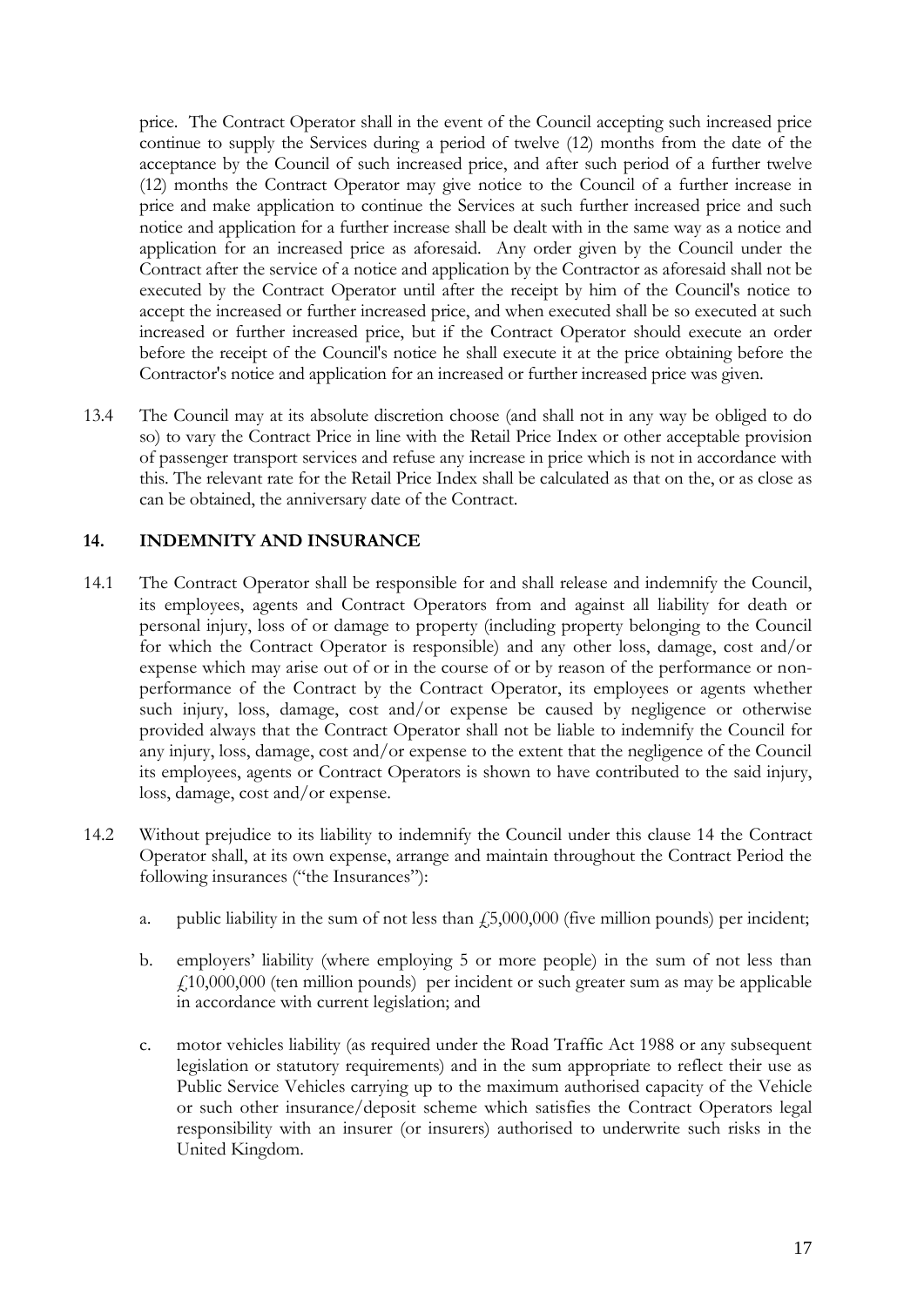- 14.3 The Contract Operator shall ensure that the insurances cover the Contract Operators legal liability (including liability assumed under the Contract) which may arise out of or in the course of or by reason of the performance or non-performance of the Contract and that the insurance policy effecting the cover specified in clause 14.2 above shall have the interest of the Council endorsed thereon or shall otherwise expressly by its terms confer its benefit upon the Council.
- 14.4 At any time during the Contract Period the Contract Operator shall on request from the Supervising Officer provide proof to the reasonable satisfaction of the Supervising Officer that the Insurances have been affected and are in force.

#### **15. CHANGE PROCEDURE**

- 15.1 The Council and the Contract Operator acknowledge and agree that during the Contract Period the Council may require the Services provided under the Contract to be changed or that the provisions of Appendix 2 (if not already applicable) shall become applicable to the Contract.
- 15.2 The Supervising Officer will discuss with the Contract Operator any Change proposed. If the parties agree the changes and any financial implications of such Change then the Change shall be documented as detailed in clause 15.6 below.
- 15.3 Where the Council and the Contract Operator are unable to agree the proposed change in accordance with clause 15.2 above the Supervising Officer shall, if the Council wish to proceed with a Change, issue a change control notice ("CCN") to the Contract Operator in the form set out in Appendix 2.
- 15.4 The Contract Operator shall give proper consideration to the CCN and if agreed shall sign the same. If the Contract Operator does not accept the CCN it shall within five (5) Working Days of its receipt respond in writing to the Council to that effect setting out the reasons.
- 15.5 If the CCN is not agreed then the parties shall use all reasonable endeavours to meet within five (5) Working Days of receipt of the Contract Operators response under clause 15.4 to discuss the proposed change and the reasons for non acceptance. If agreement is not reached at the meeting then the Council may at its sole discretion at any time thereafter refer the matter for consideration in accordance with the provisions of clause 8. The decision of the Neutral Adviser shall be binding upon the parties except that the Council do not have to proceed with the Change in any event.
- 15.6 When any change is agreed with the Contract Operator, the Council shall agree the date from which the Change will become effective subject to the requirements of registration and shall be incorporated into this Contract. The agreement shall be recorded in a letter issued by the Council and signed by the Supervising Officer and countersigned by the Contract Manager.

#### **16. CONTRACT PERFORMANCE**

16.1 The Council requires Contract Operators to deliver Services as specified in the Contract. The Supervising Officer will monitor the Contract Operators performance on each Contract using a traffic light system.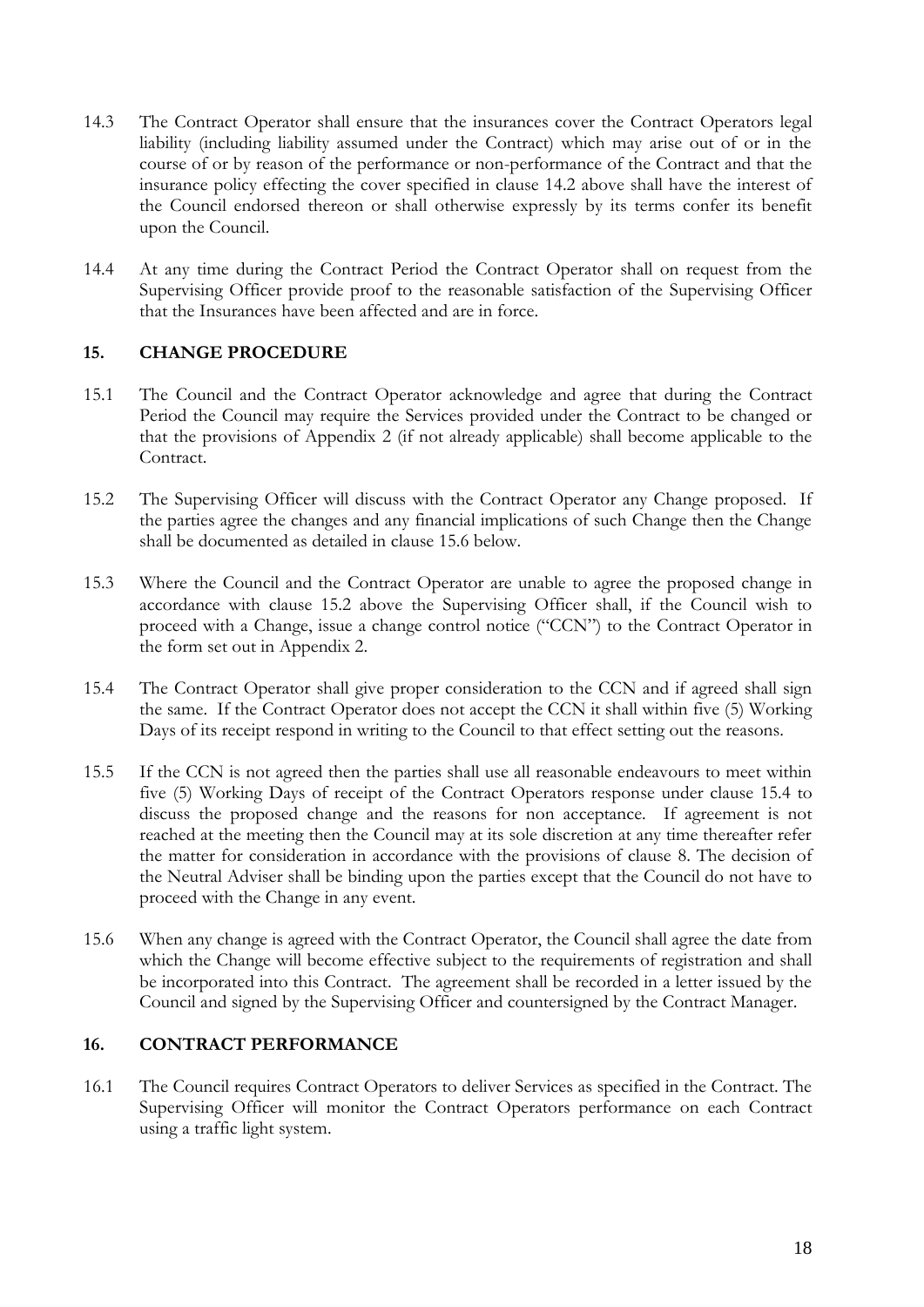- 16.2 When the Supervising Officer becomes aware that the Contract Operator has not delivered Services as specified in the Contract, they will investigate. If satisfied that the Contract Operator has failed to deliver Services as specified in the Contract they will issue an amber or red warning. If the Supervising Officer is unable to substantiate that Services were not delivered as specified in the Contract then no further action will be taken.
- 16.3 The traffic light system will apply to individual Contracts and not Contract Operators.
- 16.4 The traffic light system will remain in force for the duration of the Contract.
- 16.5 The table below shows the application of the traffic light system:

| Green | All new Contracts will be considered to be green and will remain so |                                                                            |  |  |  |  |
|-------|---------------------------------------------------------------------|----------------------------------------------------------------------------|--|--|--|--|
|       |                                                                     | unless the Contract Operator fails to deliver Services as specified in the |  |  |  |  |
|       | Contract.                                                           |                                                                            |  |  |  |  |
| Amber | When                                                                | An Amber warning will be issued when Supervising Officer is                |  |  |  |  |
|       |                                                                     | satisfied that the Contract Operator has failed to deliver                 |  |  |  |  |
|       |                                                                     | Services as specified in the Contract.                                     |  |  |  |  |
|       | How                                                                 | This will be communicated to the Contract Operator by                      |  |  |  |  |
|       |                                                                     | email.                                                                     |  |  |  |  |
|       | Why                                                                 | Examples of possible failures to deliver services, leading to an           |  |  |  |  |
|       |                                                                     | Amber warning:                                                             |  |  |  |  |
|       |                                                                     | non-adherence with the timetable                                           |  |  |  |  |
|       |                                                                     | failure to follow the required route                                       |  |  |  |  |
|       |                                                                     | provision of insufficient passenger seats on a journey                     |  |  |  |  |
|       |                                                                     | failure to issue passenger tickets                                         |  |  |  |  |
|       |                                                                     | failure to comply with PSVAR requirements                                  |  |  |  |  |
|       |                                                                     | These examples are provided for guidance only and this list is not         |  |  |  |  |
|       |                                                                     | exhaustive.                                                                |  |  |  |  |
|       | Appeal                                                              | An appeal by the Contract Operator must be made within 10                  |  |  |  |  |
|       | Process                                                             | working days of the notification of the decision in writing to:            |  |  |  |  |
|       |                                                                     | <b>Transport Commissioning Manager</b>                                     |  |  |  |  |
|       |                                                                     | psu-tenders@eastriding.gov.uk                                              |  |  |  |  |
| Red   | When                                                                | A red warning will be issued when the Contract Operator has                |  |  |  |  |
|       |                                                                     | been issued with three Amber warnings in relation to this                  |  |  |  |  |
|       |                                                                     | Contract or where in the opinion of the Supervising Officer                |  |  |  |  |
|       |                                                                     | there has been a significant failure to deliver the Contract.              |  |  |  |  |
|       | How                                                                 | The Contract Operator will be invited to a meeting to review               |  |  |  |  |
|       |                                                                     | performance and to seek assurance that the Contract                        |  |  |  |  |
|       |                                                                     | Operator has put in place systems to prevent further re-                   |  |  |  |  |
|       |                                                                     | occurrences. Following the meeting the outcome will be                     |  |  |  |  |
|       |                                                                     | communicated to the Contract Operator and a Red warning                    |  |  |  |  |
|       |                                                                     | issued by email.                                                           |  |  |  |  |
|       | Why                                                                 | Examples of possible failures to deliver services, leading to a            |  |  |  |  |
|       |                                                                     | Red warning:                                                               |  |  |  |  |
|       |                                                                     | the issue of 3 Amber warnings in relation to this                          |  |  |  |  |
|       |                                                                     | Contract                                                                   |  |  |  |  |
|       |                                                                     | failure to report an accident or serious incident                          |  |  |  |  |
|       |                                                                     | These examples are provided for guidance only and this list is not         |  |  |  |  |
|       |                                                                     | exhaustive.                                                                |  |  |  |  |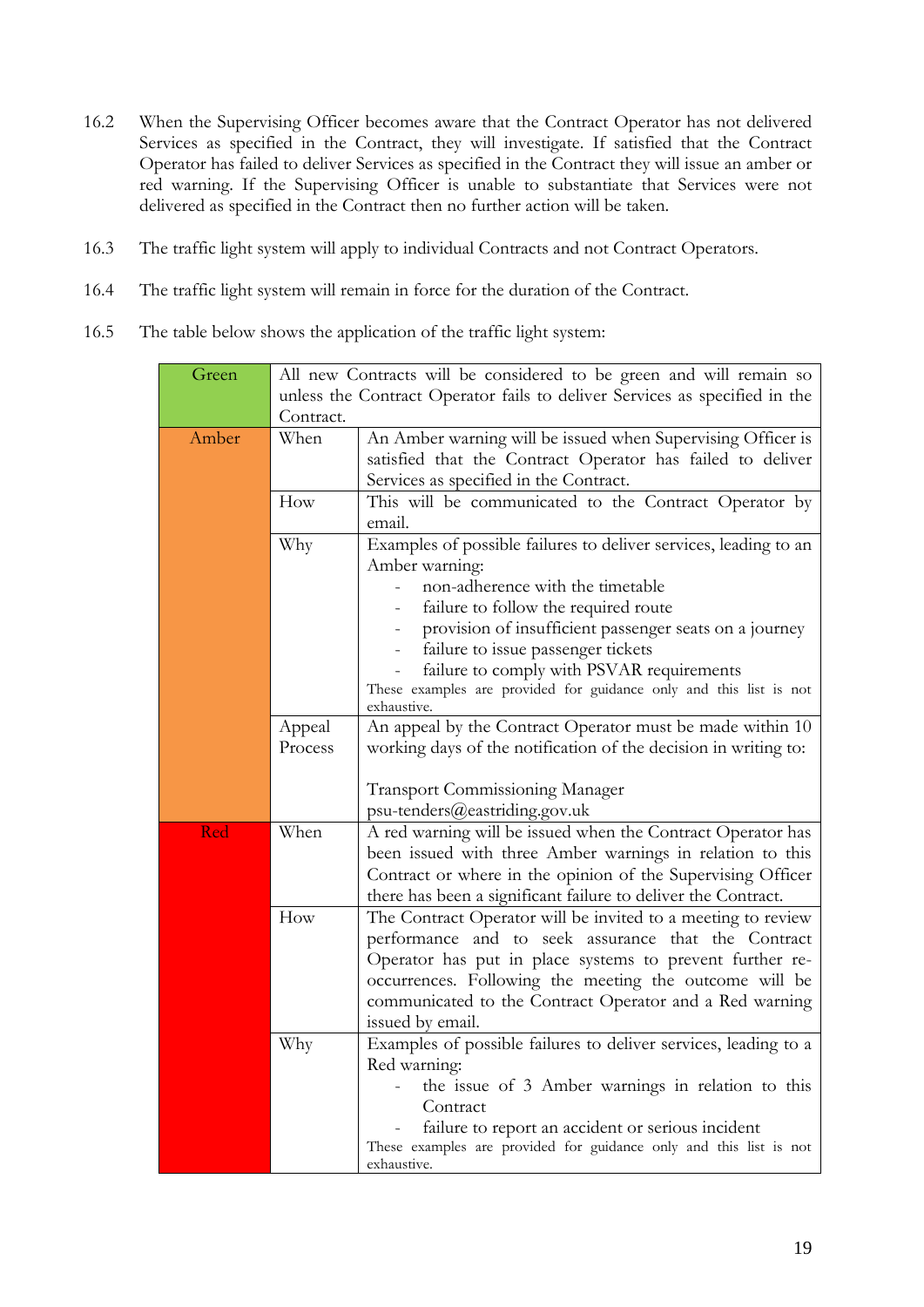| Appeal<br>Process | An appeal by the Contract Operator must be made within 10<br>working days of the notification of the decision in writing to: |
|-------------------|------------------------------------------------------------------------------------------------------------------------------|
|                   | Group Manager - Transportation Services<br>$psu-tenders@easting.gov.uk$                                                      |

16.6 When a red warning has been issued and the Contract Operator fails to deliver Services as specified in the Contract, the Supervising Officer with the Transport Commissioning Manager will consider termination of the contract in accordance with clause 17. The Contract Operator will be invited to a meeting to advise them of the Council's position and to consider any mitigation the Contract Operator wishes to put forward. Following the meeting the Transport Commissioning Manager and Supervising Officer will review the information provided by the Contract Operator and decide if to terminate the Contract or if the Contract remains on a Red warning. The decision will be communicated to the Contract Operator by email.

#### **17. TERMINATION**

#### **Termination by the Council**

- 17.1 Without prejudice to any other right or remedy it may possess the Council shall be entitled upon the occurrence of any of the following events to immediately terminate this Contract by written notice to the Contract Operator if the Contract Operator:
	- a. the Contract Operator shall not offer or give, or agree to give, to the Council or any other public body or any person employed by or on behalf of the Council or any other public body any gift or consideration of any kind as an inducement or reward for doing, refraining from doing, or for having done or refrained from doing, any act in relation to the obtaining or execution of the Contract or any other contract with the Council or any other public body, or for showing or refraining from showing favour or disfavour to any person in relation to the Contract or any such contract or commit any offence under the Bribery Act 2010;
	- b. uses an Employee who has not been accepted by the Council as fulfilling the criteria to be a safe and suitable employee, in accordance with clause 6;
	- c. uses an Employee who is no longer subject of an enhanced DBS check or has not completed relevant recognised Safeguarding training;
	- d. commits a material breach of Contract;
	- e. is in persistent breach of the Contract, has been issued with a red warning and commits a further breach of Contract, in accordance with clause 16;
	- f. commits a breach of any of its obligations under the Contract and in the case of such a breach which is capable of remedy fails to remedy the same within twenty eight (28) days of formal notification specifying the details of the breach by the Council; or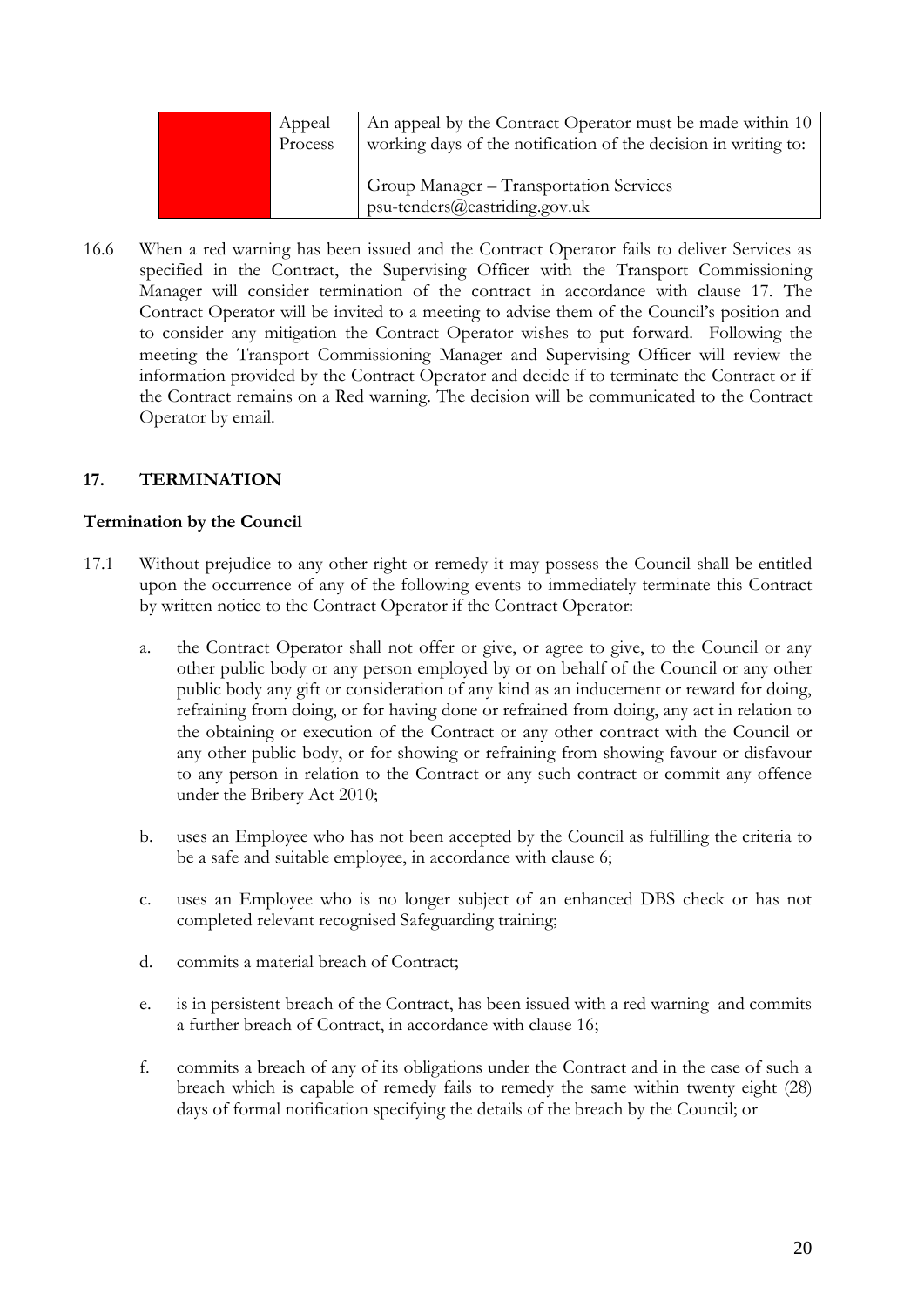- g. becomes bankrupt or makes a composition or arrangement with its creditors, or has a proposal in respect of its company for voluntary arrangement for a composition of debts, or scheme or arrangement approved in accordance with the Insolvency Act 1986
- h. has an application made under the Insolvency Act 1986 to the Court for the appointment of an administrative receiver;
- i. has a winding up order made, or (except for the purpose of amalgamation or reconstruction) a resolution for voluntary winding-up passed;
- j. has a provisional liquidator receiver or manager of its business or undertaking duly appointed;
- k. has an administrative receiver, as defined in the Insolvency Act 1986 appointed;
- l. has possession taken by or on behalf of the holders of any debentures secured by a floating charge of any property comprised in or subject to the floating charge;
- m. changes its composition or staffing in a way which in the reasonable opinion of the Council seriously affects the ability of the Contract Operator to discharge its obligations under the Contract to the standards required;
- n. is in circumstances which entitle the Court or a creditor to appoint, or have appointed a receiver, a manager or administrative receiver, or which entitle the Court to make a winding-up order.
- 17.2 Subject to clause 17.3 the Council may give notice to terminate the Contract by not less than fifty six (56) calendar days written notice for registered local bus services or otherwise twenty eight (28) calendar days written notice in any of the following circumstances:
	- a. The Council or other funding source make insufficient finance available to the Council for revenue support of the Services (or part thereof);
	- b. a commercial service is registered, which in the opinion of the Supervising Officer removes the need for the Services to be provided;
	- c. following a network review the provision of the Services (or part thereof) is or will no longer be required.
- 17.3 If the Contract is terminated as provided in clause 17.1 or 17.2 the Council shall:
	- a. cease to be under any obligation to make further payment until any costs, loss and/or damage resulting from or arising out of the termination of the Contract have been calculated and, provided such calculation shows a sum or sums due to the Contract Operator;
	- b. be entitled to provide itself or procure and pay other persons to provide and complete the provision of the Services or any part thereof;
	- c. be entitled to deduct from any sum or sums which would but for Clause 17.6 have been due from the Council to the Contract Operator under the Contract or any other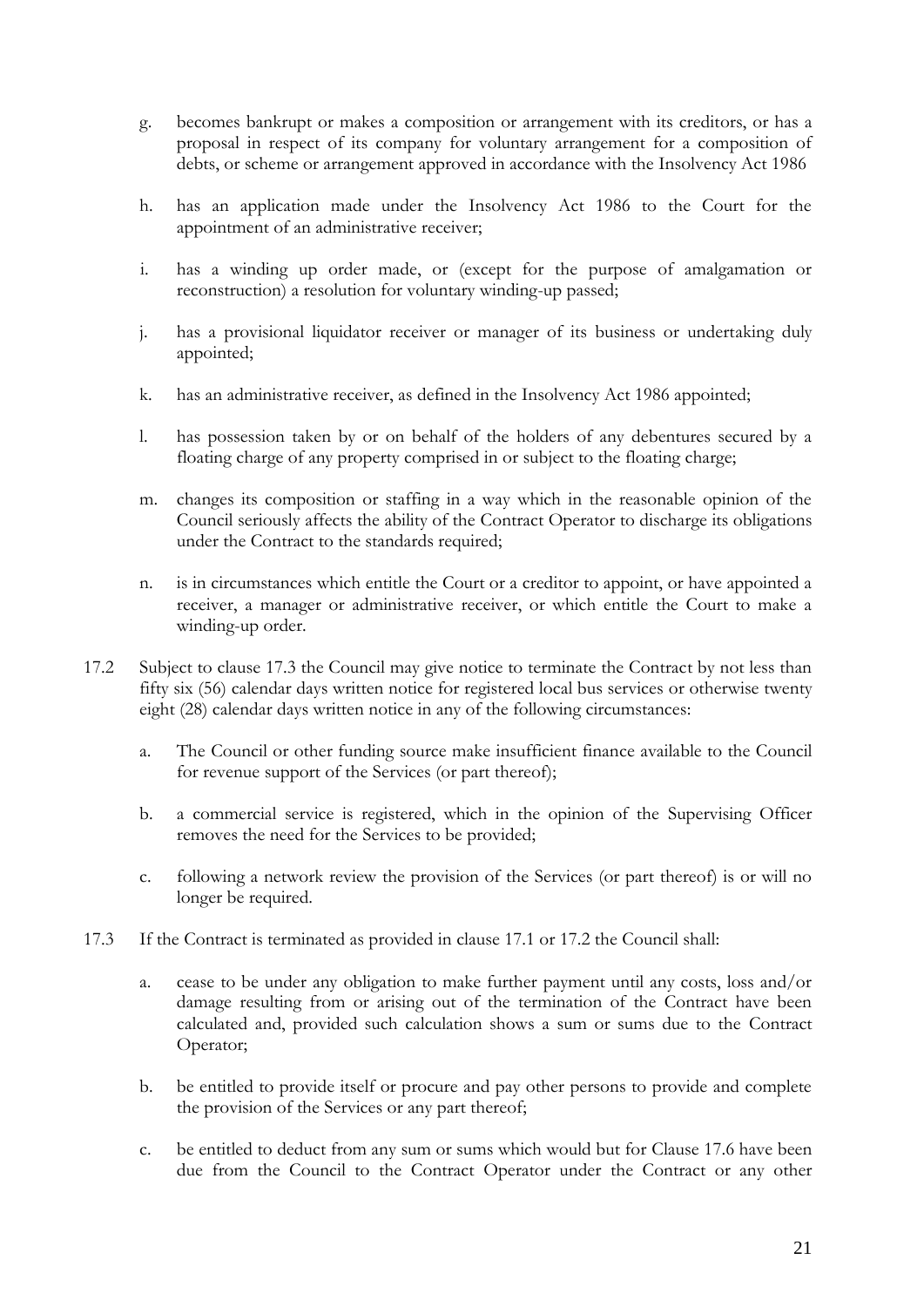Contract or be entitled to recover the same from the Contract Operator as a debt any loss or damage to the Council resulting from or arising out of the termination of the Contract. Such loss or damage shall include the reasonable cost to the Council of the time spent by its officers in terminating the Contract and in making alternative arrangements for the provision of the Services or any part thereof;

- d. when the total cost, loss and/or damage resulting from or arising out of the termination of the Contract has been calculated and deducted so far as practicable from any sum or sums which would but for clause 17.6 have been due to the Contract Operator, any balance shown as due to the Council shall be recoverable as a debt, or alternatively the Council subject to clause 19 (Recovery of Sums Due) shall pay to the Contract Operator any balance shown as due to the Contract Operator.
- 17.4 The rights of the Council under this clause 17 are in addition to and without prejudice to any other rights the Council may have.
- 17.5 If the Contract is terminated under clause 17.3 the Contract Operator shall be entitled to receive from the Council any sum or sums due in respect of providing the Services up to the time of termination of the Contract.
- 17.6 Except where the Council reasonably deems that the decline in passenger numbers is caused by the inadequate performance of the Services by the Contract Operator, the Contract Operator may give notice to terminate a Minimum Subsidy or Cost Contract by not less than twenty eight (28) calendar days written notice (56 calendar days if it is a registered local bus service).
- 17.7 The Contract may be terminated by either party giving not less than twenty eight (28) calendar days notice for Closed Contracts or fifty six (56) calendar days notice for registered local bus services.

#### **18. CONSEQUENCES OF TERMINATION OF CLOSED CONTRACTS**

- 18.1 Following the termination of a closed Contract the Contract Operator and its Employees shall not without the Council's written consent operate any other passenger transport service on the Route(s) for a period of 26 weeks unless:
	- a. such service is to be operated at substantially different times to the Service; or
	- b. a new Contract between the Contract Operator and the Council has been entered into in relation to such service; or
	- c. the Council has not invited tenders for such a service; or
	- d. the Contract Operator has given the Supervising Officer at least twelve (12) weeks notice in writing prior to the date of termination of its intention to operate such a service. Such notice shall specify the route to be operated and the period of the day or week when such operation will take place.
- 18.2 The parties agree that damages for any breach of this clause 18 may include expenses incurred by the Council in any abortive tendering exercise relating to the Closed Contract and any compensation paid to any other Contract Operator as a result of the operation of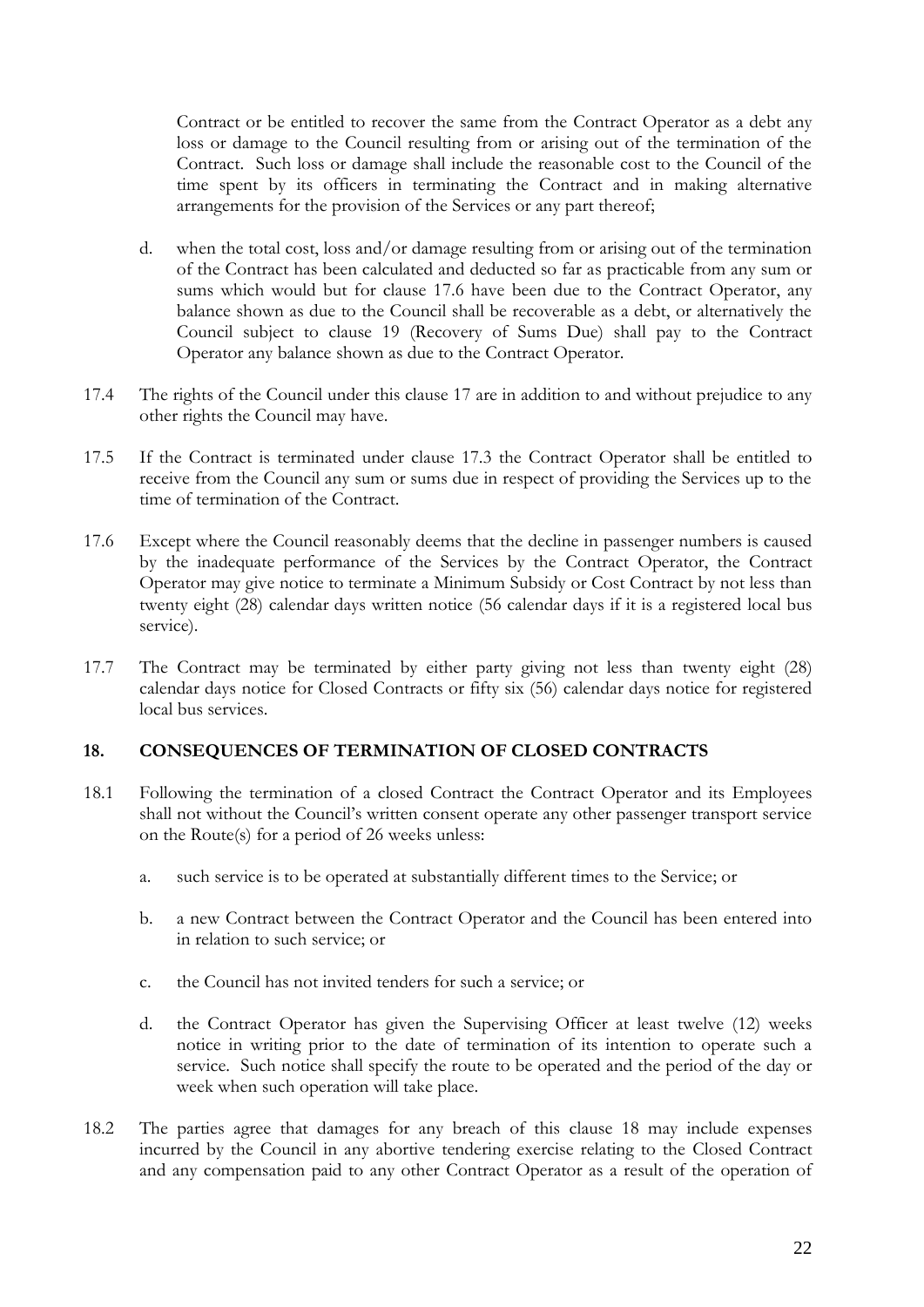transport services on such Closed Contract which may be deducted from sums due under invoices submitted in respect of the Contract Price.

- 18.3 If a Closed Contract is terminated as provided in clause 17 or if the Contractor elects to terminate this Contract for any reason then the Contract Operator agrees that the Council shall be under no obligation to consider a tender from the Contract Operator in relation to the Closed Contract or any Closed Contract for a period of six months from the date of termination.
- 18.4 The provisions of clauses 12 (Payment), 18 (Consequences of Termination of Closed Contracts), 23 (Law and Jurisdiction), 24 (Contracts (Rights of Third Parties) Act 1999), 26 (Severability), 30 (Freedom of Information) and 35 (Entire Agreement), and shall survive termination or expiry of this Contract.

#### **19. RECOVERY OF SUMS DUE TO THE COUNCIL**

19.1 Whenever under the Contract any sum of money shall be recoverable from or payable by the Contract Operator to the Council the same may be deducted from any sum then due or which at any time thereafter may become due to the Contract Operator under the Contract or any other contract with the Council except to the extent that such sum is the subject of legal dispute.

#### **20. ASSIGNMENT AND NOVATING**

20.1 The Contract is personal to the Contract Operator who shall not assign, novate or otherwise dispose in whole or in part of its rights hereunder nor assign or otherwise delegate in whole or part any of its obligations hereunder without the prior written consent of the Council.

#### **21. TUPE**

- 21.1 The Contract Operator acknowledges and agrees that prior to the expiry or termination of the Contract it shall use all reasonable endeavours to identify and comply with any obligations which may arise out of a transfer to another operator under the Transfer of Undertakings (Protection of Employment) Regulations 2006 as amended ("TUPE") and it shall comply with such requirements prior to such expiry or, if the period of any notice permits, termination.
- 21.2 At any time during the fifty two (52) week period before the expiry of or during any period of notice terminating the Contract or at any time after expiry or termination of the Contract the Council may require the Contract Operator to provide to the Council (prior to any other operator or operators notified by the Council) such information as is reasonably required by the Council or such other operators relevant to the potential liabilities of any new operator arising under TUPE including but not limited to information on the following:
	- a. the names of employees operating the Services, their salaries and other conditions of employment, ages and length of service;
	- b. the method of organisation of the employees operating the Services and documentary evidence relating to such organisation;
	- c. the proposals for consultation with affected employees; and
	- d. details of collective agreements and union recognition agreements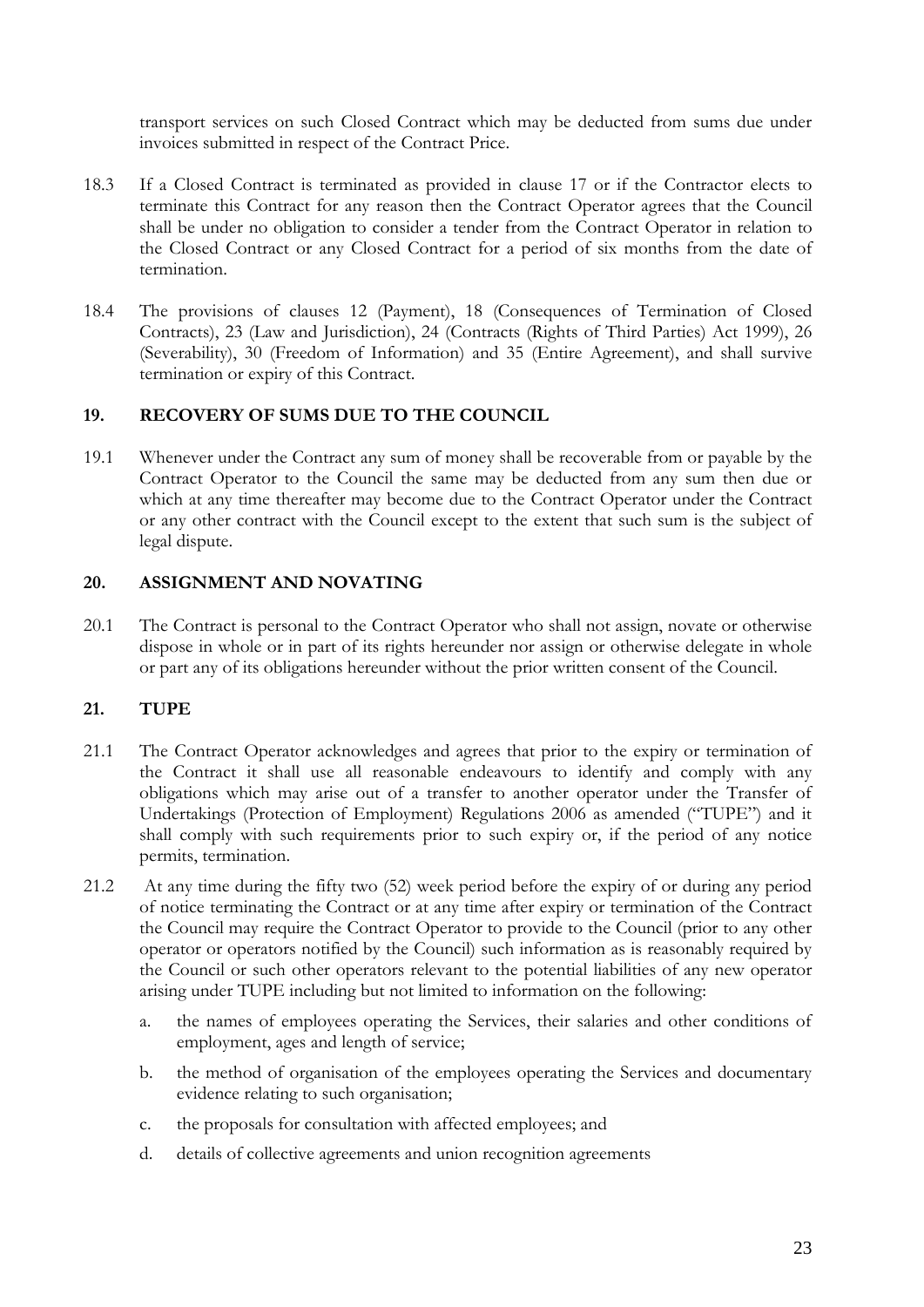and shall in addition provide copies to the Council upon request of any communication with any potential or intended new operator or the Contract Operator's employees or their representatives relating to the effect on such employees of the expiry or termination of the Contract.

21.3 The Contract Operator shall provide the Council with the name and address of a person within its organisation to whom all queries and requests for information under this clause 21 shall be addressed in the first instance.

#### **22. SERVICE OF NOTICES**

- 22.1 Any demand notice or other communication required to be given hereunder shall be sufficiently served if served on the Contract Operator's Contract Manager or if unincorporated on the proprietor or any partner and in respect of the Council if served on the Supervising Officer by electronic communication.
- 22.2 Any document which may be served on the Contract Operator by the Council shall be sent to the registered office or last known address of the Contract Operator.
- 22.3 Any document which may be served by the Contract Operator on the Council or the Supervising Officer shall be sent to the Supervising Officer at:

psu-tenders@eastriding.gov.uk

And in the case of the Contract Operator, to the email address set out in the Form of Tender.

22.4 Any notice shall be deemed to have been received by the addressee on the third Working Day after the date of posting, or if it is emailed at the time of transmission.

#### **23. LAW AND JURISDICTION**

23.1 The Contract shall be governed by and construed in accordance with English Law.

#### **24. CONTRACTS (RIGHTS OF THIRD PARTIES) ACT 1999**

24.1 A person who is not a party to the Contract shall have no right under the Contracts (Rights of Third Parties) Act 1999.

#### **25. WAIVER**

25.1 Failure by the Council at any time to enforce the provisions of the Contract or to require performance strictly or otherwise by the Contract Operator of any provisions of the Contract or any failure or delay by the Contract Operator to exercise any act, right or remedy shall not be construed as a waiver in connection with any such provisions and shall not affect the validity of the Contract or any part hereof or the right of the Contract Operator to enforce any provision.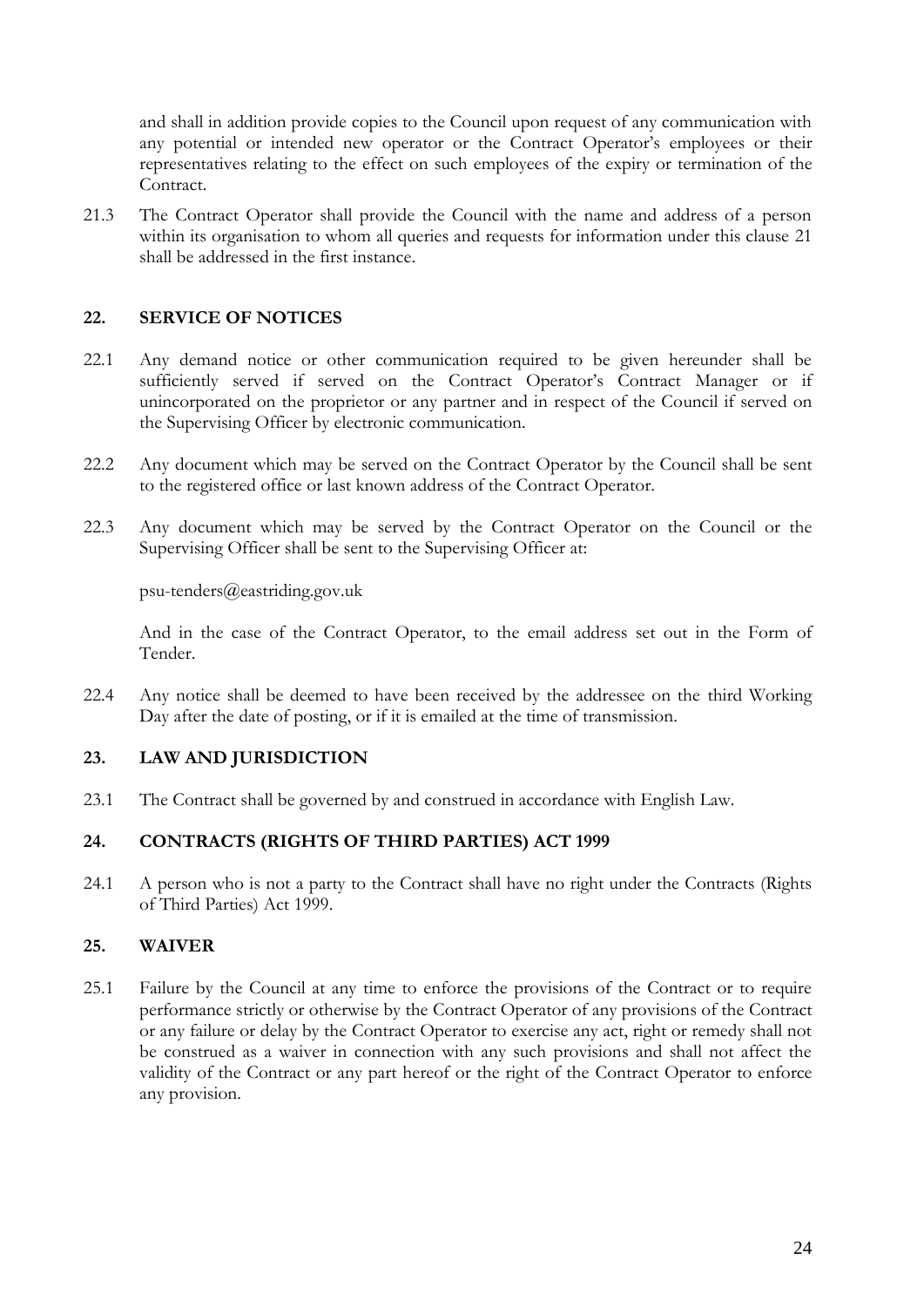#### **26. SEVERABILITY**

26.1 If any provision of the Contract shall be held to be invalid, illegal or unenforceable the validity, legality and enforceability of the remaining provisions shall not in any way be affected or impaired.

#### **27. HUMAN RIGHTS**

27.1 The Contract Operator acknowledges that the Council is subject to the Human Rights Act 1998. The Contract Operator warrants to the Council that neither it, nor any sub-contractor will during the operation of the Contract act in a way which would, if the Contract Operator was the Council, be incompatible with any convention right (as defined in the Human Rights Act 1998 or any amendment thereto). The Contract Operator will indemnify the Council and keep the Council fully and effectively indemnified on demand against all costs, claims, demands, expenses and liabilities of whatsoever nature arising or incurred by it in respect of any breach of this clause by the Contract Operator.

#### **28. DISCRIMINATION**

- 28.1 The Contract Operator shall not unlawfully discriminate within the meaning and scope of the provisions of the Equality Act 2010 or any other legislation which prohibits discrimination of any kind by an employer or provider of services to the public.
- 28.2 The Contract Operator shall take all reasonable steps to secure that all of its servants, employees, agents or sub-contractors employed in the provision of the Services do not unlawfully discriminate as set out in clause 28.1.
- 28.3 The Contract Operator shall indemnify and keep indemnified the Council against all claims, costs awards and fees arising from or relating to any claims under the Equality Act 2010 or any other legislation as aforesaid brought against the Council by any employees of the Contract Operator.

#### **29. DATA PROTECTION**

- 29.1 The Contract Operator shall comply in all respects with the provisions of the Data Protection Act 1998 and from 25 May 2018 the General Data Protection Regulations including any subsequent re-enactment ("the Act") and will indemnify the Council against all actions, costs, expenses, claims, proceedings and demands which may be brought against the Council for breach of statutory duty under the Act howsoever arising.
- 29.2 Where the Contract Operator receives any personal data as defined by the Act from any third party in relation to this commission, he shall ensure that he fully complies with the provisions of the Act and only deals with the data to fulfil its obligations under this commission.
- 29.3 The Contract Operator shall ensure that he has made such notification to the Information Commissioner, pursuant to the Act, which is required for the performance of this Contract.
- 29.4 In fulfilment of its obligations under the Act the Contract Operator shall have such systems in place to ensure: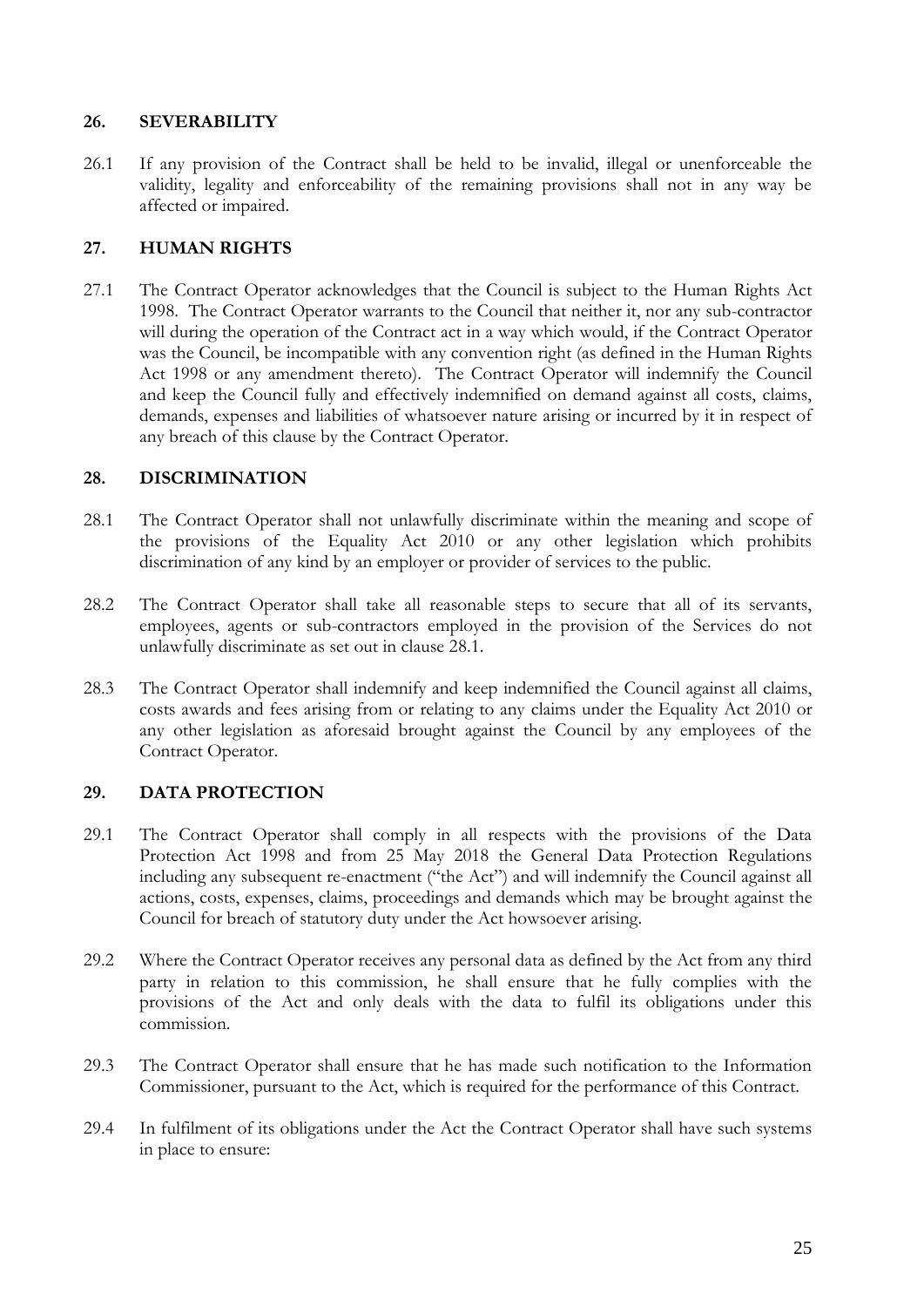- a. full compliance with the Act;
- b. in particular, compliance with the security of personal data;
- c. the reliability of all its employees who may be involved in processing the personal data.
- 29.5 The Contract Operator shall allow the Council reasonable access to such information as is necessary to ensure that it is complying with the above provisions and the Act as a whole.
- 29.6 The Contract Operator will comply with both the Act and the Freedom of Information Act 2000 and ensure that all employees, partners and those involved in this Contract are aware of their responsibility under both legislation.

#### **30. FREEDOM OF INFORMATION**

- 30.1 Where the Council receives a request to disclose information to a third party under the Freedom of Information Act 2000 ("the 2000 Act") or the Environmental Information Regulations 2004 ("the 2004 Act") or any subsequent re-enactment which relates to the Contract Operator or the Contract, the Council shall:
	- a. inform the Contract Operator about the request for information and the nature of the information being sought as soon as reasonably possible;
	- b. consult with the Contract Operator prior to the disclosure of any such information provided that the Contract Operator responds to any consultation within the timescale requested in order that the Council can comply with the time limits specified by the 2000 Act or 2004 Act as applicable; and
	- c. consider and apply all lawful exemptions provided under the 2000 Act or 2004 Act as applicable to withhold information sought in terms of the request for information consistent with the exercise of their discretion and duties under the 2000 Act or 2004 Act.

#### **31. COMPLAINTS**

- 31.1 The Contract Operator shall immediately, where reasonably practical to do so, advise the Supervising Officer of all complaints verbally and within twenty four (24) hours confirm the detail in writing and shall forthwith investigate the complaint and take such corrective action as is appropriate in a prompt, courteous and efficient manner.
- 31.2 Copies of all correspondence relating to the complaints must be forwarded to the Supervising Officer within five (5) Working Days of receipt or reply.
- 31.3 The Contract Operator shall record all complaints, of any nature, received from whatever source, in a register kept for that purpose, a copy of which will be available to the Supervising Officer on request.

#### **32. INFORMATION ON RETENDERING**

32.1 Eight (8) months prior to the expiry of the Contract Period (or in the case of earlier termination of the Contract as soon as possible), the Contract Operator shall provide to the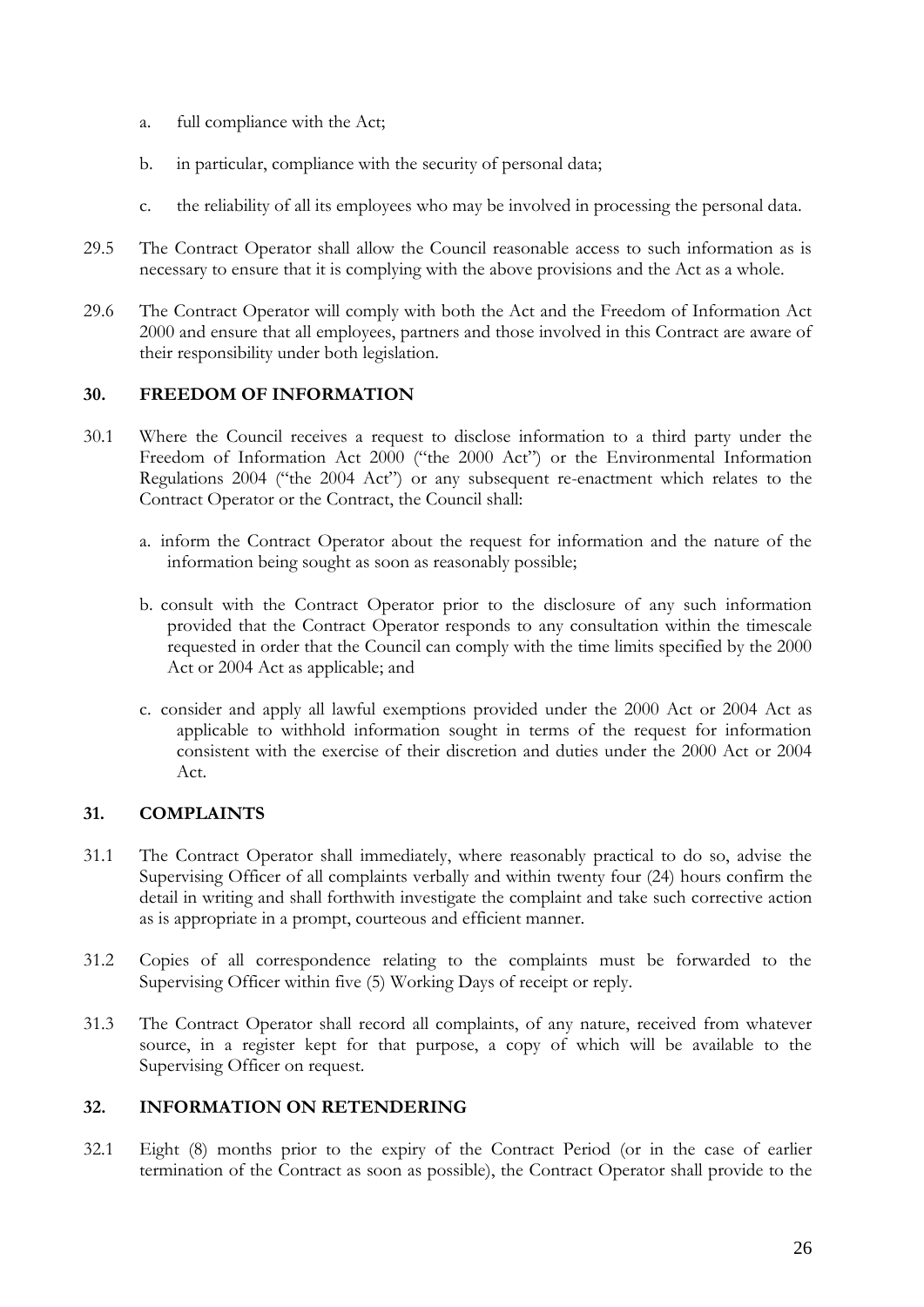Council any and all relevant information to permit the Council to prepare the necessary documentation in respect of any subsequent tendering or re-tendering of the Services.

32.2 The Contract Operator shall co-operate fully with the Council and any successor Contract Operator upon any re-letting of the Services to another Contract Operator so as to ensure a smooth transition of the Service to that Contract Operator.

#### **33. FORCE MAJEURE**

- 33.1 Neither party shall be liable to the other in any manner whatsoever for any failure or delay in performing its obligations under this Contract arising due to Force Majeure. If either party becomes aware of any circumstances of Force Majeure which will give rise to a failure or delay, or which appear likely to do so, that party shall promptly give notice of those circumstances as soon as practicable after becoming aware of them and shall inform the other party of the period for which it estimates that the failure or delay will continue.
- 33.2 Except in the circumstances set out in clause 3.10, during such period of Force Majeure, the Council shall not be liable to make any payment to the Contract Operator in respect of any part of the Services not yet performed. Any such sums already paid shall be held to the credit of the Council and returned to the Council within twenty eight (28) days of the start of the Force Majeure.
- 33.3 Notwithstanding the above each party shall use its reasonable endeavours to perform its obligations for the duration of the Force Majeure event. However if such event prevents either party from performing all of its obligations under the Contract for a period in excess of twenty eight (28) days either party may terminate the Contract by notice in writing with immediate effect.
- 33.4 For the avoidance of doubt, it is hereby expressly agreed that failure to provide adequate premises, equipment, materials, consumables and/or staff which could have been avoided by a prudent and diligent Contract Operator with the application of foresight, do not fall within the definition of Force Majeure.

#### **34. HEALTH AND SAFETY**

- 34.1 The Contract Operator must comply at all times with the Health and Safety at Work etc. Act 1974, the regulations made under the Act including but not limited to the Management of Health and Safety at Work Regulations 1999, and all other health, safety and welfare requirements applicable to the works subject of this Contract.
- 34.2 The Supervising Officer is further empowered to suspend the provision of the service if the Contract Operator fails to comply with any legal requirements in regards to Health and Safety.
- 34.3 The Contract Operator shall not resume provision of the Service until the Supervising Officer is satisfied that the non-compliance has been rectified. In respect of any such period of suspension, the provisions for default, as set out in this Contract shall apply.
- 34.4 The Contract Operator shall ensure that a suitably competent person is responsible for health and safety matters as required by law, for the duration of the Contract.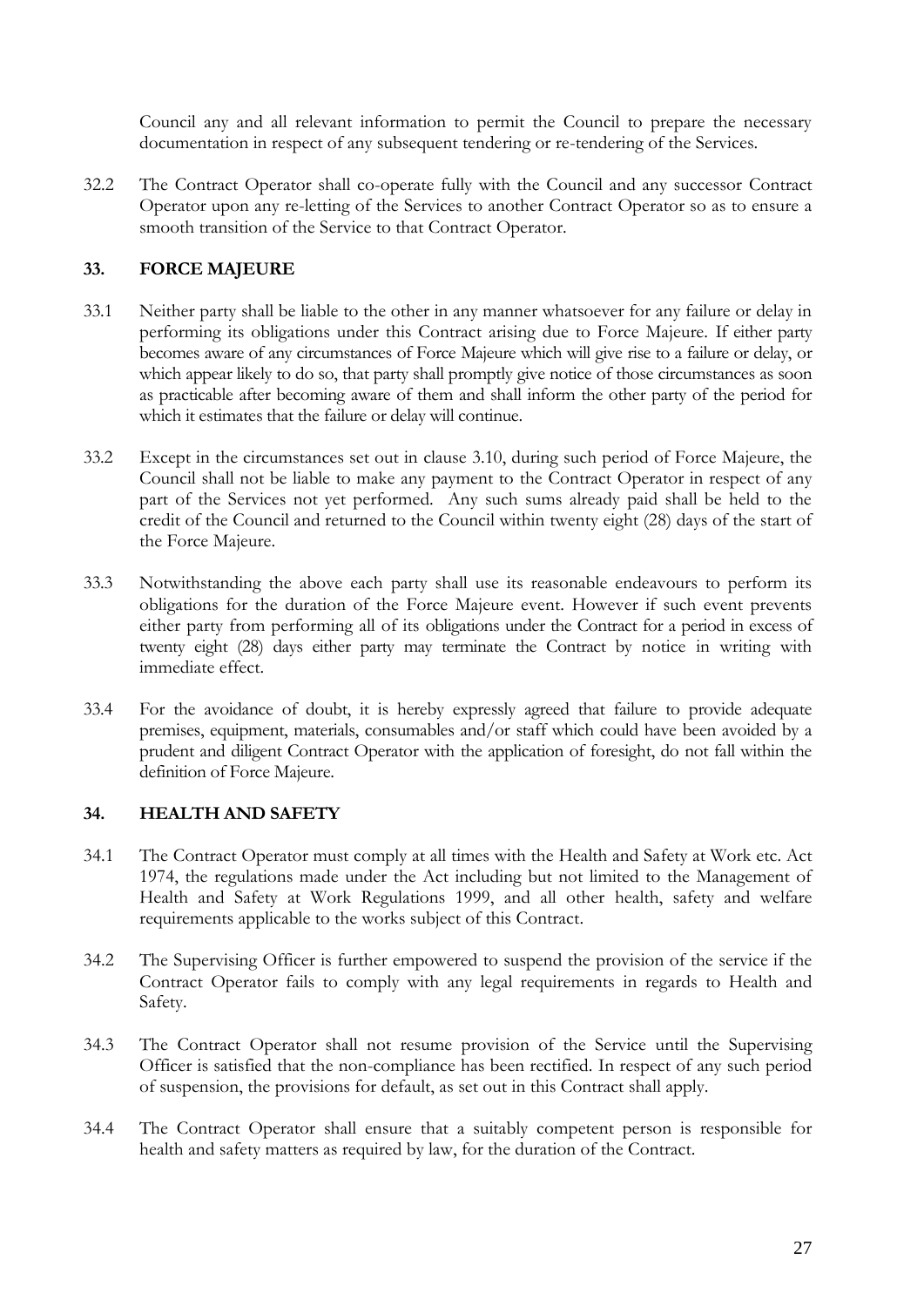#### **35. ENTIRE AGREEMENT**

- 35.1 The Contract together with the documents referred to herein or any additional agreement between the parties which is stated to form part of the Contract contains the whole agreement between the parties in respect of the subject matter of agreement and supersedes any prior written or oral agreement between them relating to that subject matter and the parties confirm that they have not entered into the Contract on the basis of any representations that are not expressly incorporated in the Contract.
- 35.2 With the exception of liability for fraud all other terms in relation to any aspect of the Contract whether statutory or otherwise are hereby excluded.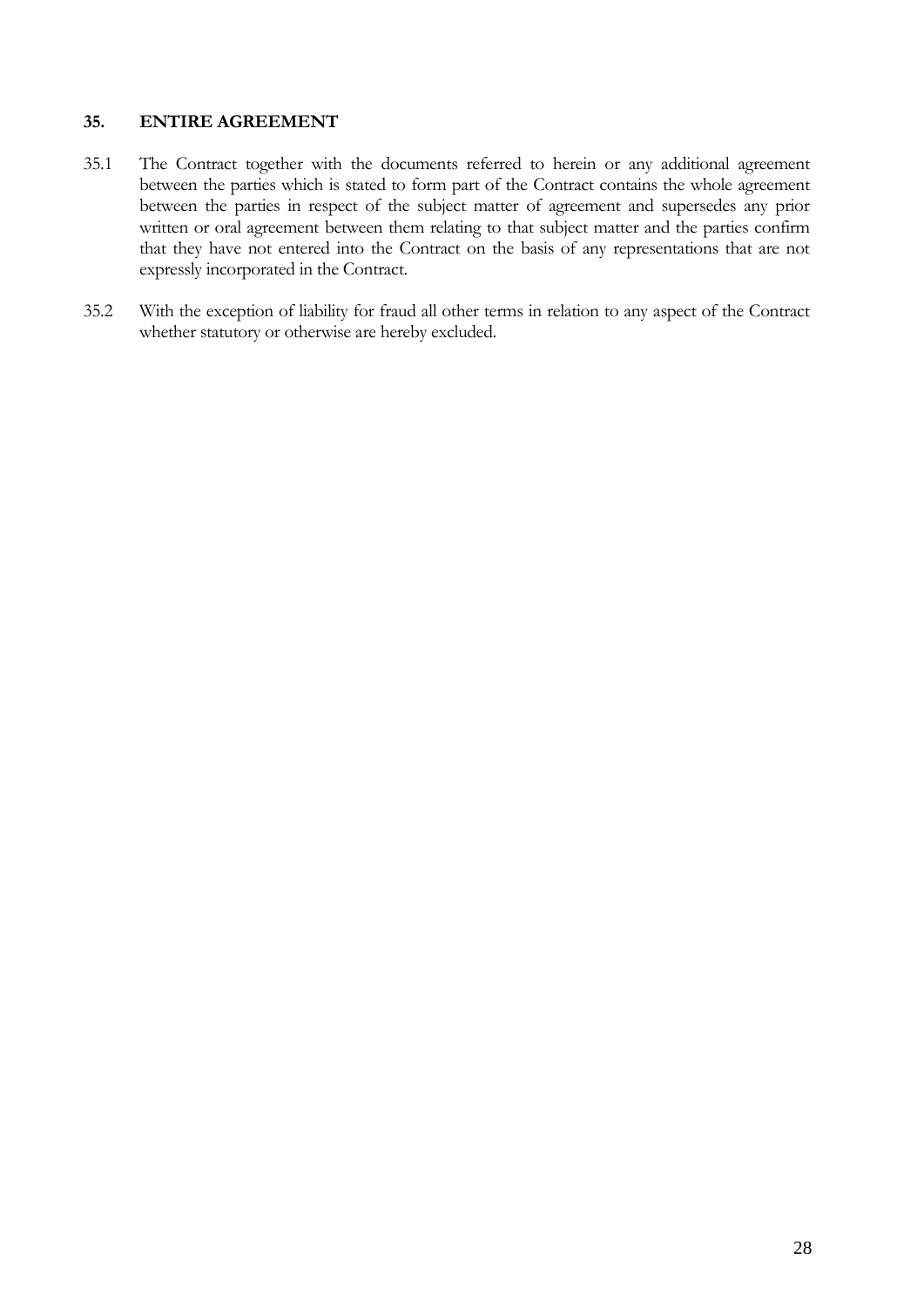**Appendix One**



### Monthly Passenger & Revenue Return

| Contract  |  |
|-----------|--|
| Operator: |  |
| Month:    |  |

|       |             | Contract Number |    |    |    |    |
|-------|-------------|-----------------|----|----|----|----|
| Date  | Information | -1.             | 2. | 3. | 4. | 5. |
| w/c   | Passengers  |                 |    |    |    |    |
|       | Revenue     |                 |    |    |    |    |
| w/c   | Passengers  |                 |    |    |    |    |
|       | Revenue     |                 |    |    |    |    |
| w/c   | Passengers  |                 |    |    |    |    |
|       | Revenue     |                 |    |    |    |    |
| w/c   | Passengers  |                 |    |    |    |    |
|       | Revenue     |                 |    |    |    |    |
| w/c   | Passengers  |                 |    |    |    |    |
|       | Revenue     |                 |    |    |    |    |
| Total | Passengers  |                 |    |    |    |    |
|       | Revenue     |                 |    |    |    |    |

|       |             | Contract Number |    |    |    |     |
|-------|-------------|-----------------|----|----|----|-----|
| Date  | Information | 6.              | 7. | 8. | 9. | 10. |
| w/c   | Passengers  |                 |    |    |    |     |
|       | Revenue     |                 |    |    |    |     |
| w/c   | Passengers  |                 |    |    |    |     |
|       | Revenue     |                 |    |    |    |     |
| w/c   | Passengers  |                 |    |    |    |     |
|       | Revenue     |                 |    |    |    |     |
| w/c   | Passengers  |                 |    |    |    |     |
|       | Revenue     |                 |    |    |    |     |
| w/c   | Passengers  |                 |    |    |    |     |
|       | Revenue     |                 |    |    |    |     |
| Total | Passengers  |                 |    |    |    |     |
|       | Revenue     |                 |    |    |    |     |